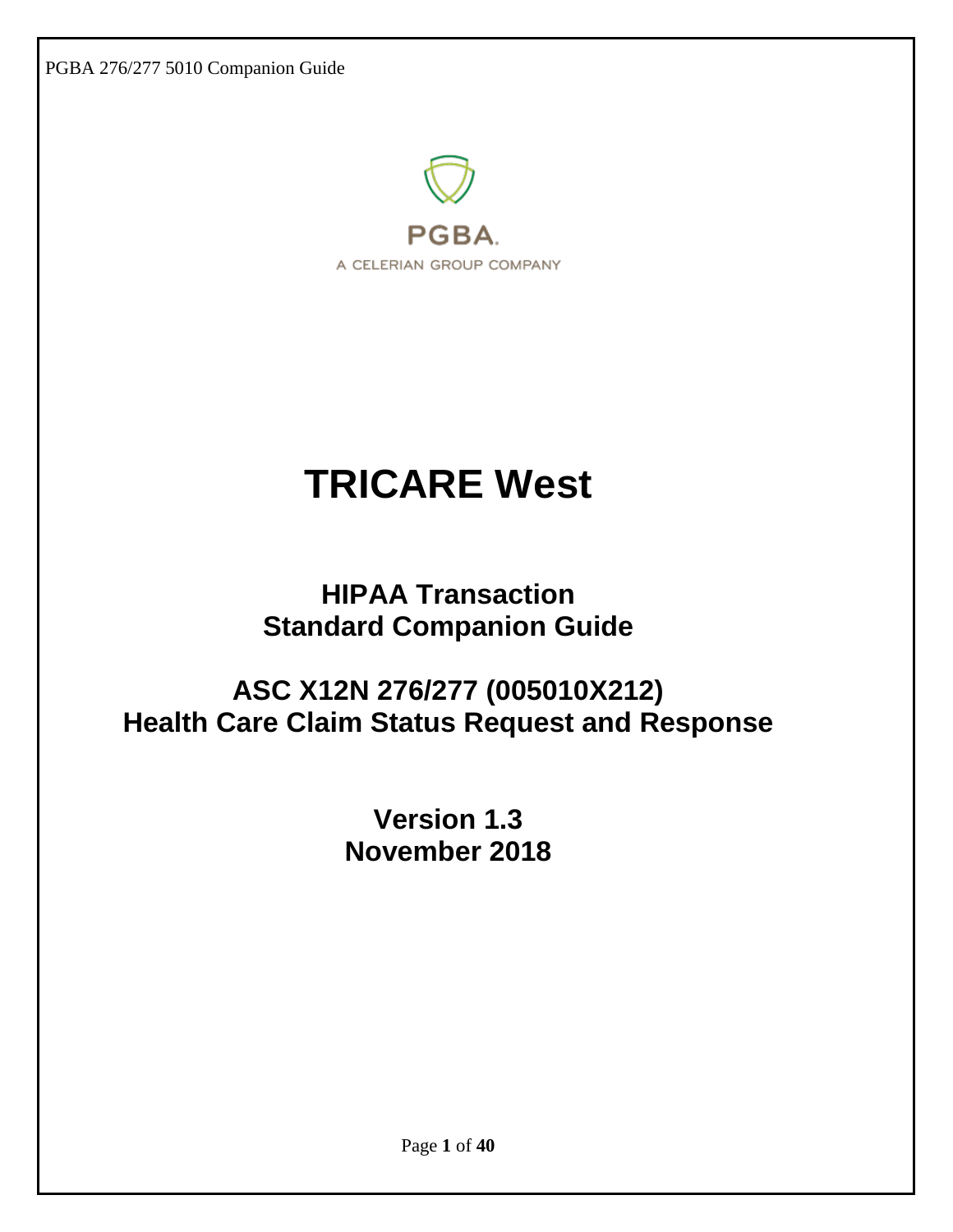# **DISCLOSURE STATEMENT**

Please note that the information in this guide is subject to change. Any changes will be available at [www.tricare-west.com.](https://www.tricare-west.com/)

This transaction set can be used to inquire about claim status associated with a subscriber or a dependent under the subscriber's policy.

The use of this document is solely for the purpose of clarification. The information describes specific requirements to be used in processing PGBA, LLC ASC X12/005010X212 Health Care Claim Status Inquiry (276/277) transactions.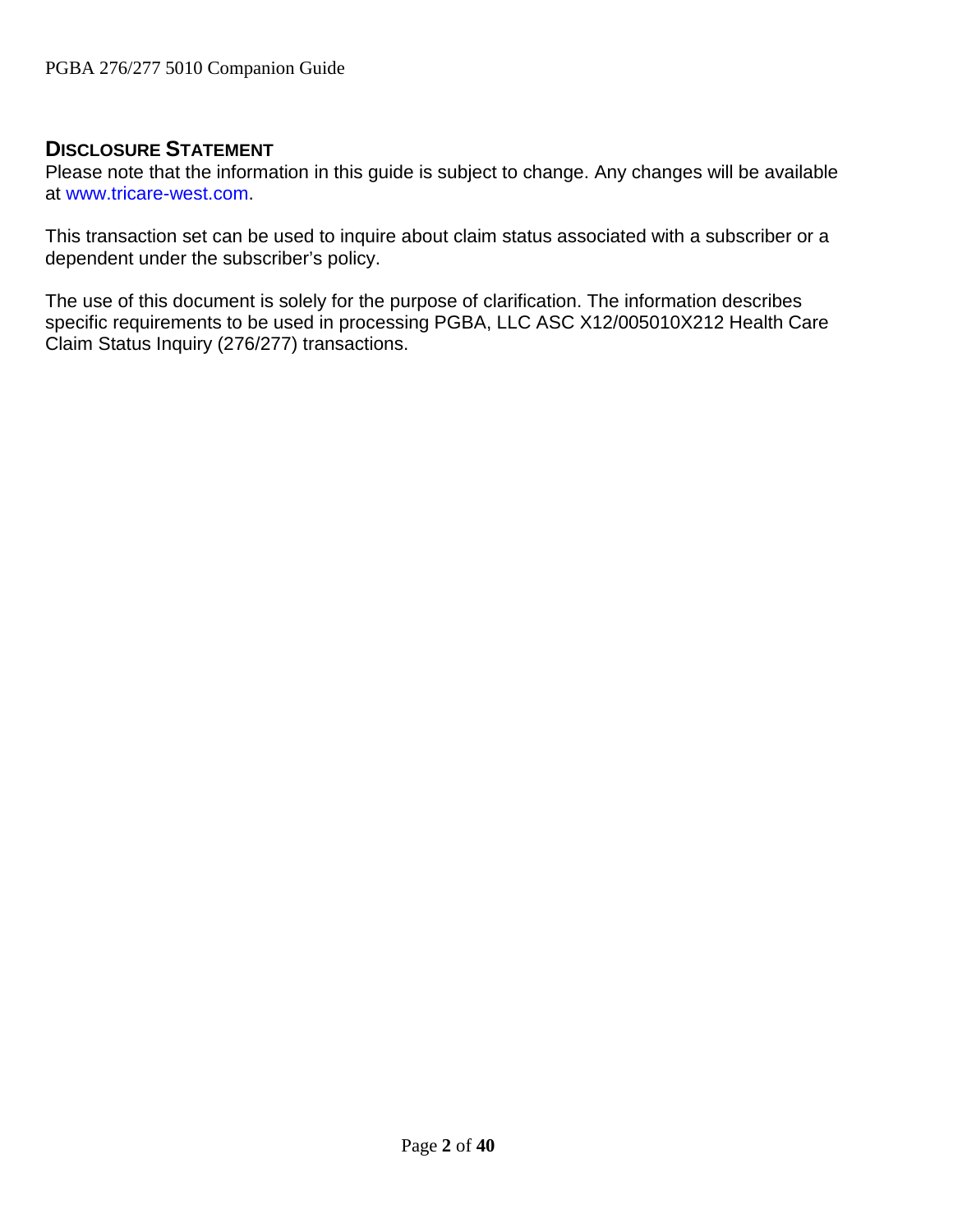#### <span id="page-2-0"></span>**Preface**

This Companion Guide to the v5010 ASC X12N Implementation Guides and associated errata adopted under HIPAA clarifies and specifies the data content when exchanging electronically with PGBA, LLC. Transmissions based on this companion guide, used in tandem with the v5010 ASC X12N Implementation Guides, are compliant with both ASC X12 syntax and those guides. This Companion Guide is intended to convey information that is within the framework of the ASC X12N Implementation Guides adopted for use under HIPAA. The Companion Guide is not intended to convey information that in any way exceeds the requirements or usages of data expressed in the Implementation Guides.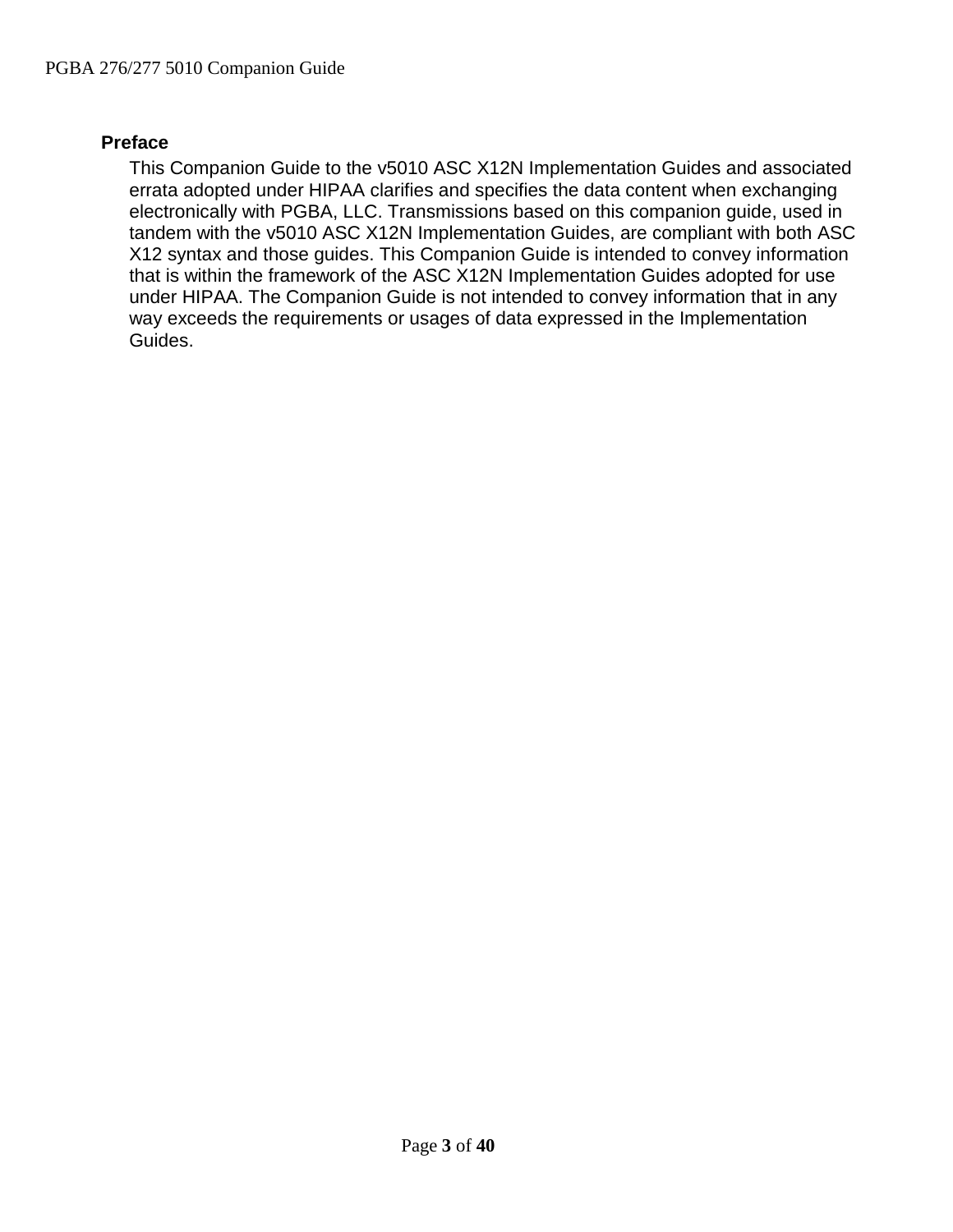# **TABLE OF CONTENTS**

| 1 <sub>1</sub>                                                                       |  |
|--------------------------------------------------------------------------------------|--|
|                                                                                      |  |
|                                                                                      |  |
|                                                                                      |  |
|                                                                                      |  |
| 2.                                                                                   |  |
|                                                                                      |  |
|                                                                                      |  |
|                                                                                      |  |
|                                                                                      |  |
|                                                                                      |  |
|                                                                                      |  |
|                                                                                      |  |
| 4.                                                                                   |  |
|                                                                                      |  |
|                                                                                      |  |
|                                                                                      |  |
| Figure 2:                                                                            |  |
|                                                                                      |  |
| Transmission Administrative Procedures includes Schedule, Availability, and Downtime |  |
|                                                                                      |  |
|                                                                                      |  |
|                                                                                      |  |
|                                                                                      |  |
|                                                                                      |  |
|                                                                                      |  |
|                                                                                      |  |
|                                                                                      |  |
|                                                                                      |  |
|                                                                                      |  |
|                                                                                      |  |
|                                                                                      |  |
|                                                                                      |  |
|                                                                                      |  |
|                                                                                      |  |
|                                                                                      |  |
|                                                                                      |  |
|                                                                                      |  |
|                                                                                      |  |
|                                                                                      |  |
|                                                                                      |  |
|                                                                                      |  |
| 5.                                                                                   |  |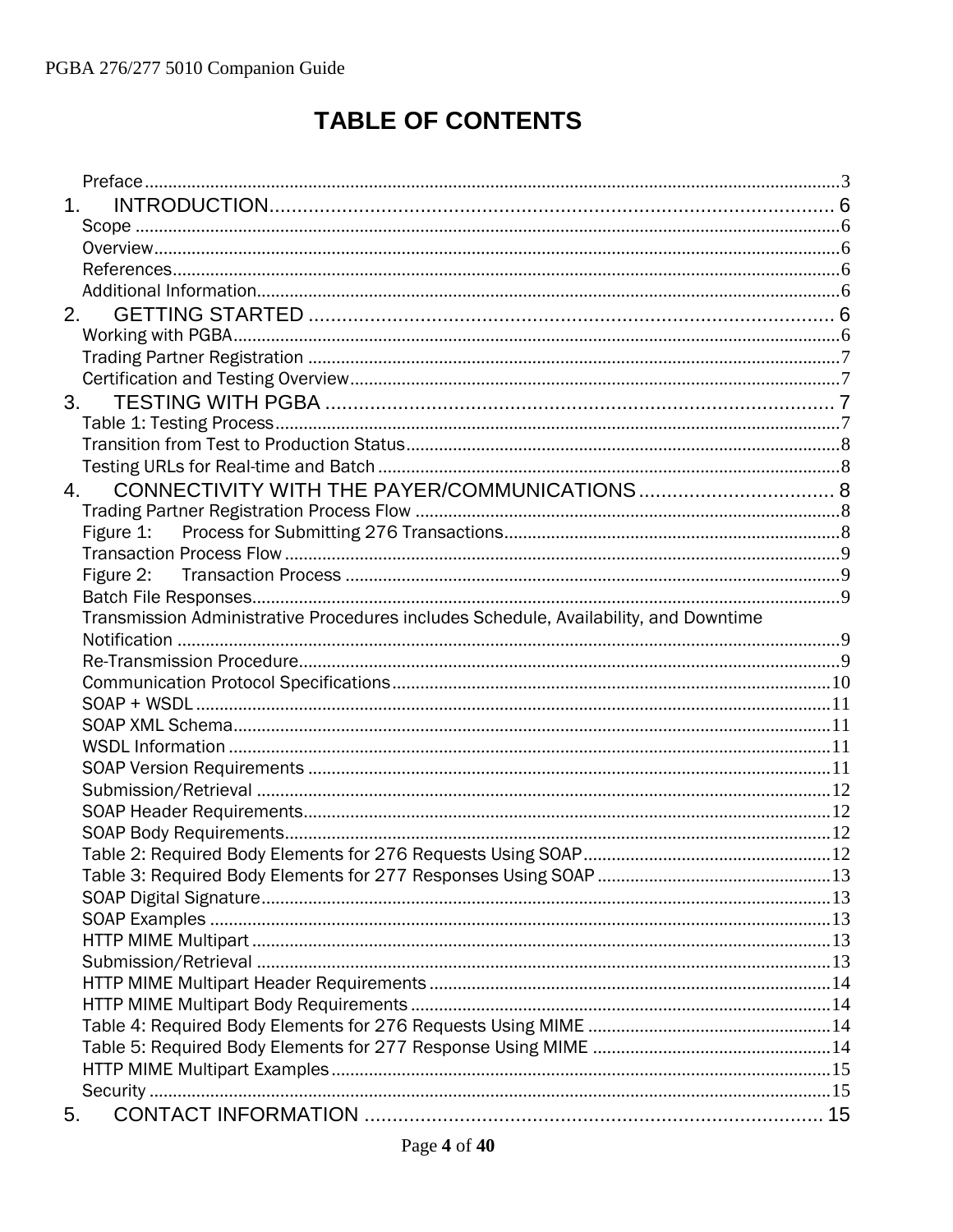| PGBA 276/277 5010 Companion Guide                              |  |
|----------------------------------------------------------------|--|
| 6.                                                             |  |
|                                                                |  |
|                                                                |  |
|                                                                |  |
|                                                                |  |
| PAYER-SPECIFIC BUSINESS RULES AND LIMITATIONS 17<br>7.         |  |
|                                                                |  |
|                                                                |  |
| 8.                                                             |  |
|                                                                |  |
|                                                                |  |
|                                                                |  |
|                                                                |  |
|                                                                |  |
|                                                                |  |
|                                                                |  |
|                                                                |  |
|                                                                |  |
|                                                                |  |
|                                                                |  |
|                                                                |  |
|                                                                |  |
|                                                                |  |
| 9.                                                             |  |
|                                                                |  |
|                                                                |  |
|                                                                |  |
|                                                                |  |
|                                                                |  |
|                                                                |  |
|                                                                |  |
|                                                                |  |
|                                                                |  |
|                                                                |  |
|                                                                |  |
| 11.                                                            |  |
| 12.                                                            |  |
| 13.                                                            |  |
|                                                                |  |
| APPENDIX D - CLEARINGHOUSE TRADING PARTNER AGREEMENT 33<br>14. |  |
| 15.                                                            |  |
|                                                                |  |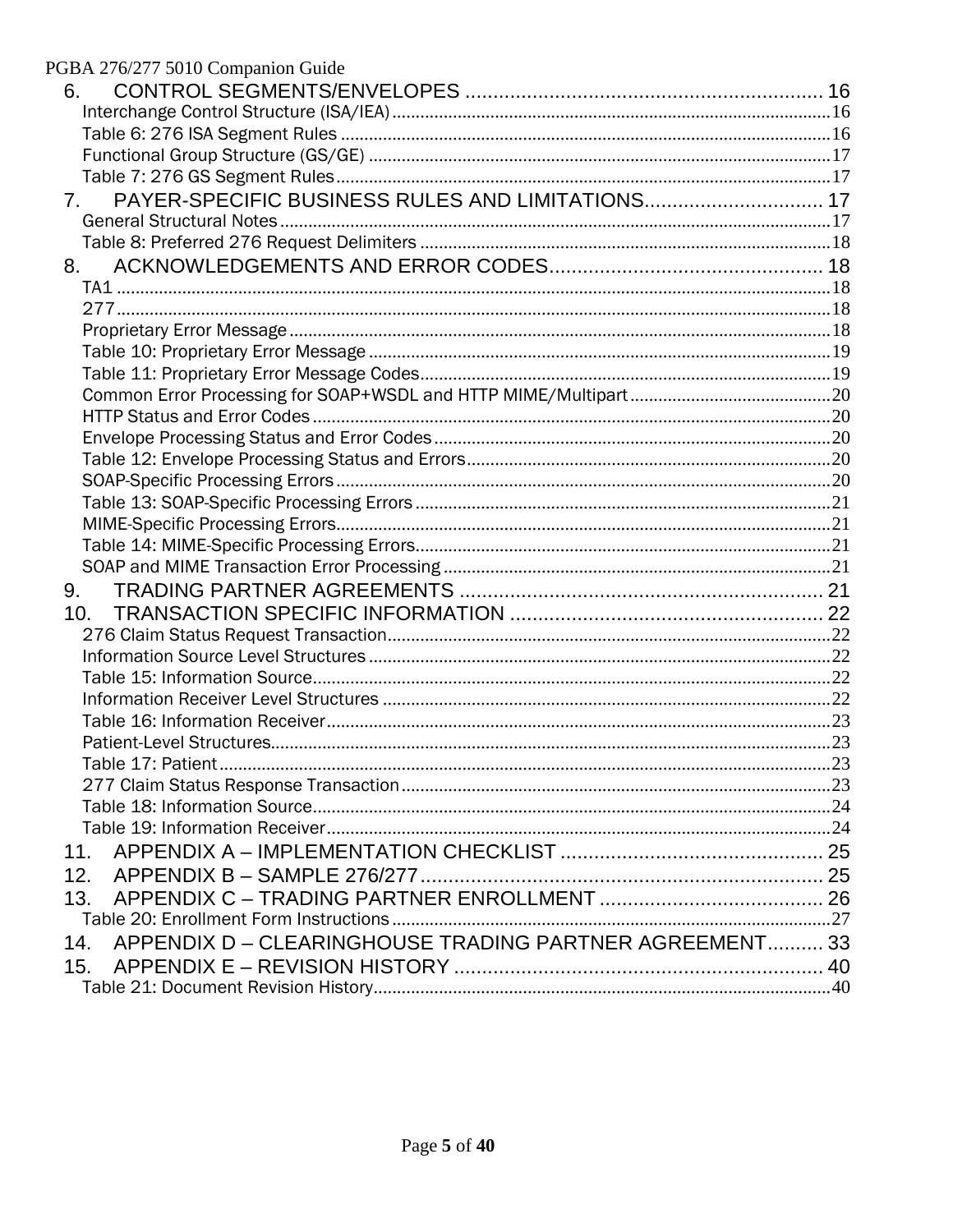# <span id="page-5-1"></span><span id="page-5-0"></span>1. INTRODUCTION

#### **Scope**

Providers, billing services and clearinghouses are advised to use the ASC X12N 005010X212 Health Care Claim Status Inquiry (276) Implementation Guide as a basis for their claim status requests. This companion document should be used to clarify the business rules for 276/277 data content requirements, batch and real-time acknowledgment, connectivity, response time, and system availability specifically for submissions through the system. This document is intended for use with HTTPS transmissions with CAQH compliant systems.

#### <span id="page-5-2"></span>**Overview**

The purpose of this document is to introduce and provide information about PGBA's CAQH solution for submitting real-time and batch 276/277 transactions.

#### <span id="page-5-3"></span>**References**

CAQH CORE Phase I and II [www.caqh.org/benefits.php](http://www.caqh.org/benefits.php) ASC X12 TR3s [http://store.x12.org](http://store.x12.org/) Trading Partner Enrollment [www.tricare-west.com](https://www.tricare-west.com/) Trading Partner Agreement [www.tricare-west.com](https://www.tricare-west.com/)

#### <span id="page-5-4"></span>**Additional Information**

Submitters must have Internet (HTTPS) connection capability to submit a 276 request and receive 277 responses.

The submitter must be associated with at least one provider in the PGBA provider database.

Both real-time and batch 276 inquiries are supported.

This system supports inquiries for PGBA members only.

#### <span id="page-5-6"></span><span id="page-5-5"></span>2. GETTING STARTED

#### **Working with PGBA**

Providers, billing services, and clearinghouses interested in submitting 276 inquiries and receiving 277 responses via PGBA should contact PGBA by visiting [www.tricare-west.com](https://www.tricare-west.com/) and clicking on Contact Us from the EDI page.

Please note that the information in this guide is subject to change. Any changes will be available at [www.tricare-west.com.](https://www.tricare-west.com/)

This transaction set can be used to inquire about the claim status of an associated subscriber or a dependent under the subscriber's policy.

The use of this document is solely for the purpose of clarification. The information describes specific requirements to be used in processing PGBA, LLC ASC X12/005010X212 Health Care Claim Status Inquiry (276) transactions.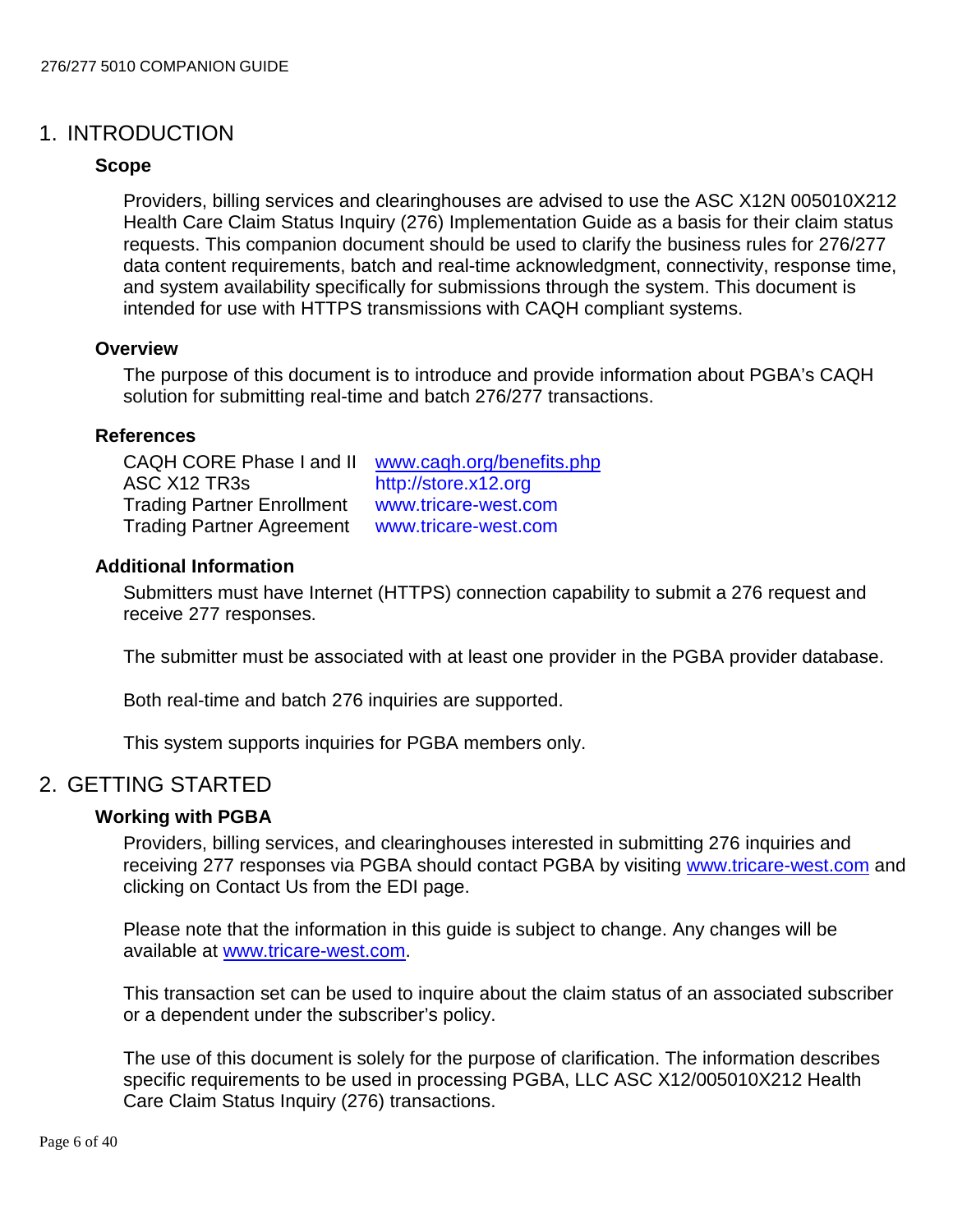#### <span id="page-6-0"></span>**Trading Partner Registration**

Trading partners must enroll with the PGBA EDI Gateway (EDIG) to use the HTTPS connectivity channel. Prospective trading partners must complete and submit an EDIG Trading Partner Enrollment Form and the Trading Partner Agreement.

Please refer to section 5 of this Companion Guide for contact information and to the appendices for the forms.

#### <span id="page-6-1"></span>**Certification and Testing Overview**

Trading Partners are required to submit test transactions to ensure that their systems are ASC X12 TR3 compliant. Each Trading Partner may submit up to 50 test transactions during the testing phase. Testing is coordinated as part of the trading partner enrollment process.

Please refer to section 5 of this Companion Guide for contact information.

# <span id="page-6-2"></span>3. TESTING WITH PGBA

Trading Partners must complete basic transaction submission testing with PGBA, LLC. Tests must be performed for each X12 transaction type.

EDIG is available to assist with new Trading Partner testing Monday – Friday, from 9:00 AM to 5:00 PM EST.

<span id="page-6-3"></span>

| <b>Testing Steps</b>                                      | <b>Test Instructions</b>                                                                                                                                                                                                                                                                                                                                                                     |
|-----------------------------------------------------------|----------------------------------------------------------------------------------------------------------------------------------------------------------------------------------------------------------------------------------------------------------------------------------------------------------------------------------------------------------------------------------------------|
| <b>Test Plan</b>                                          | EDIG and the trading partner agree to a predefined set of test data<br>with expected results. In addition, a plan must be developed for a test<br>to production transition that considers volume testing and transaction<br>acceptance ratios.                                                                                                                                               |
| <b>Connectivity</b>                                       | EDIG-supported connectivity protocols are listed in section 4 of this<br><b>Companion Guide.</b>                                                                                                                                                                                                                                                                                             |
| <b>Security</b>                                           | EDIG will validate approved trading partners are submitting<br>transactions allowed per PGBA enrollment applications.                                                                                                                                                                                                                                                                        |
| Data Integrity                                            | Data integrity is determined by EDIG's TR3 editor. Testing cannot<br>progress until a trading partner's data receives no TR3 edit errors.<br>EDIG expects there may be an occasional situation in which a trading<br>partner's TR3 edit interpretation differs from PGBA's interpretation.<br>EDIG will work with the trading partner to resolve such differences on<br>an individual basis. |
| Acknowledgment/<br><b>Response</b><br><b>Transactions</b> | Trading partners must demonstrate the ability to receive<br>acknowledgment and response transactions via the HTTPS channels.                                                                                                                                                                                                                                                                 |

#### **Table 1: Testing Process**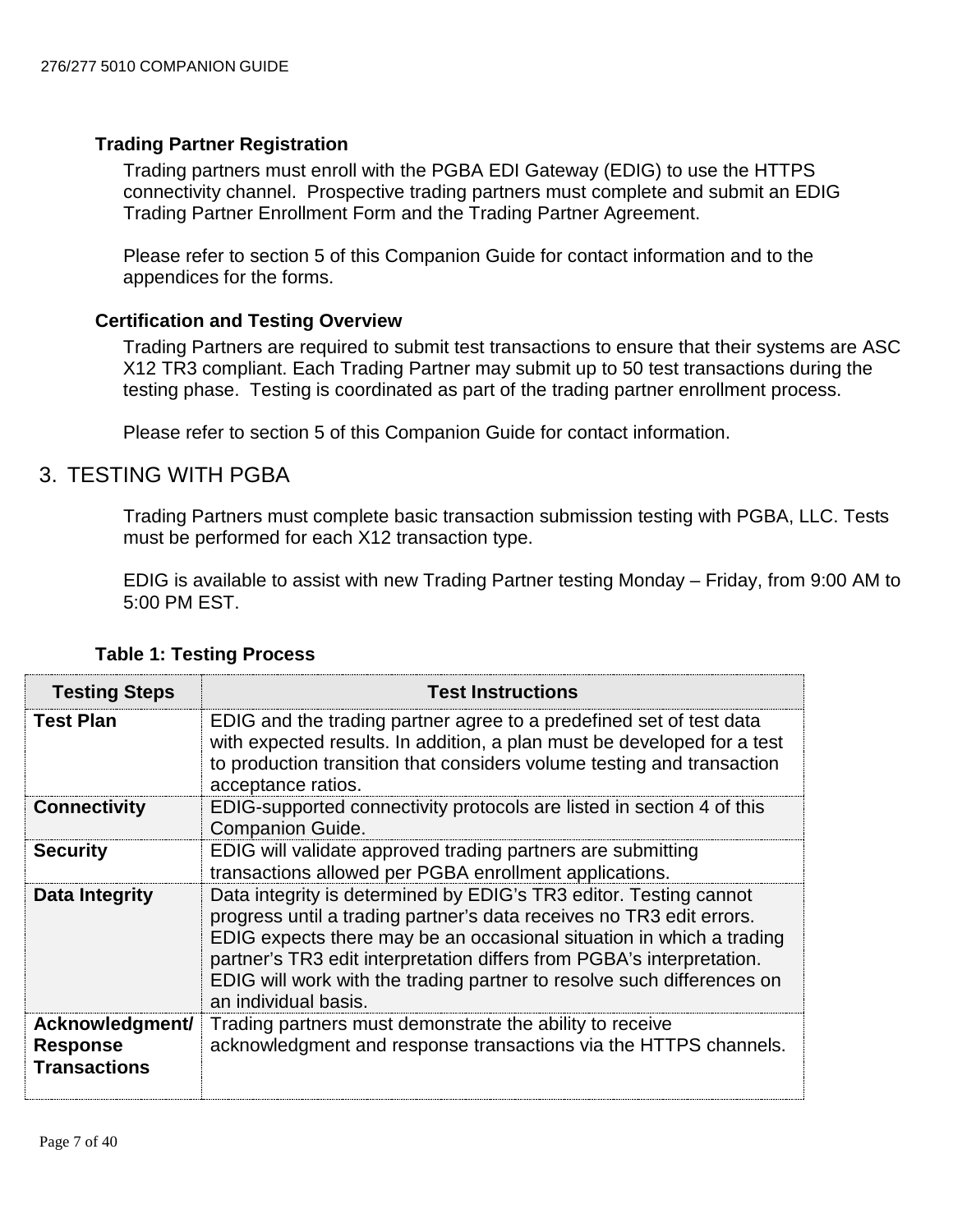| <b>Testing Steps</b>    | <b>Test Instructions</b>                                                                                                                             |
|-------------------------|------------------------------------------------------------------------------------------------------------------------------------------------------|
| <b>Results Analysis</b> | <b>EDIG</b> and the trading partner will review acknowledgment and<br>response transactions for consistency with the predefined expected<br>results. |

#### <span id="page-7-0"></span>**Transition from Test to Production Status**

When test results have satisfied the test plan and the Trading Partner Agreement has been executed, the trading partner's submission status is changed from test to production. At this time the trading partner can begin to send production transaction data.

Please refer to the section 5 of this Companion Guide for EDIG contact information.

#### <span id="page-7-1"></span>**Testing URLs for Real-time and Batch**

\SOAP: <https://services.pgba.com/QA/9080/COREElectronicDataInterchange>

MIME: <https://services.pgba.com/mimeapi/QA/9080/COREElectronicDataInterchange>

# <span id="page-7-3"></span><span id="page-7-2"></span>4. CONNECTIVITY WITH THE PAYER/COMMUNICATIONS

#### **Trading Partner Registration Process Flow**

To access the 276/277 application, potential Trading Partners need to register and obtain a trading partner ID from EDIG.

Figure 1 illustrates the high-level process for successfully registering as a Trading Partner and submitting 276 transactions:

#### <span id="page-7-4"></span>**Figure 1: Process for Submitting 276 Transactions**



#### **Step 1: Trading Partner Registration**

Complete and submit the Trading Partner Enrollment Form and the Trading Partner Agreement. See the GETTING STARTED section of this Companion Guide.

#### **Step 2: Trading Partner Authentication**

EDIG will verify the information on the Trading Partner Agreement Form and approve or deny any Submitter ID requests.

#### **Step 3: Testing Phase**

EDIG will coordinate with a Trading Partner to send test transactions and verify that all systems involved can properly submit and receive X12 TR3 compliant transactions.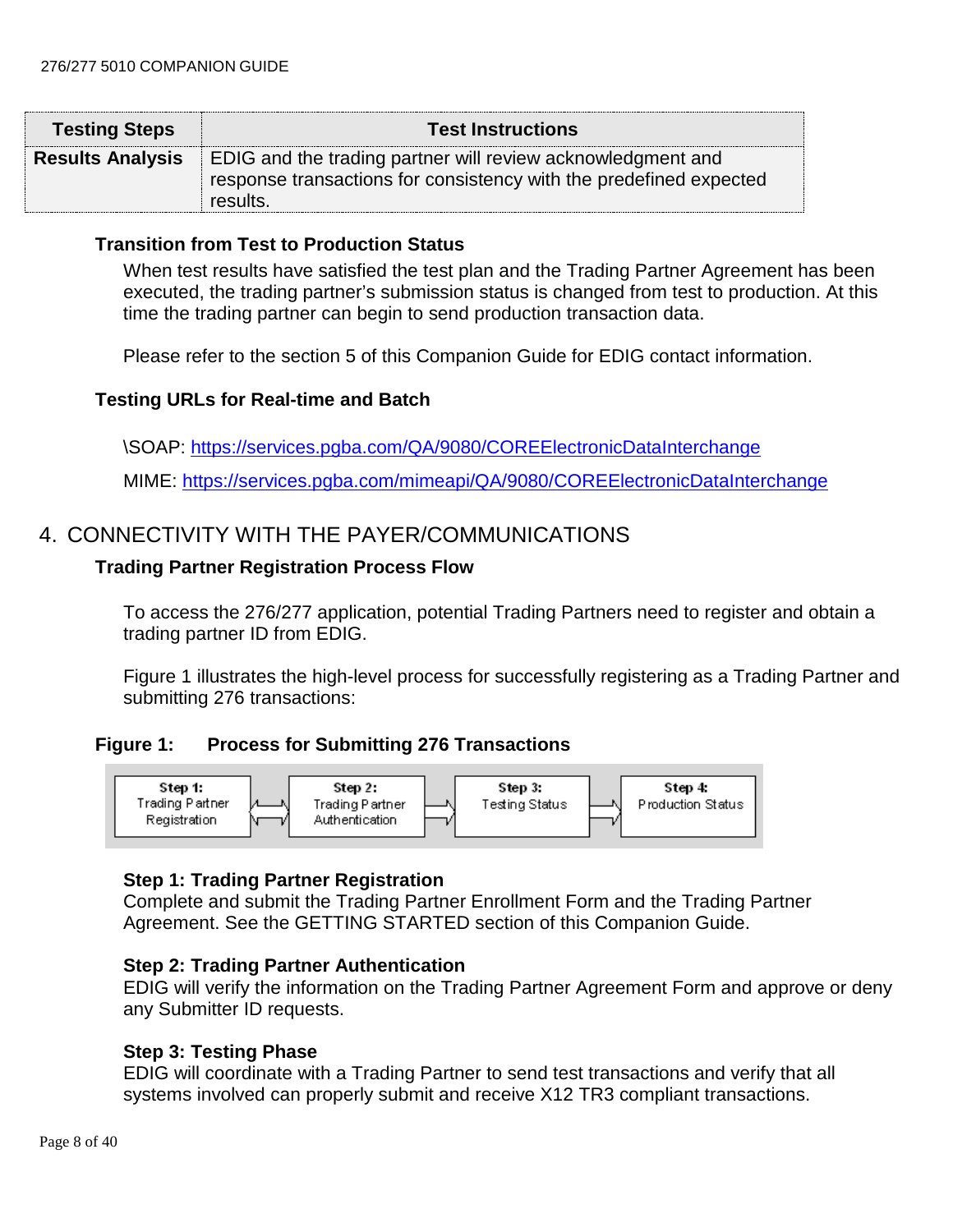#### **Step 4: Production Phase**

Once testing is complete, a Trading Partner can begin to submit 276 transactions and receive 277 transactions in the Production environment.

#### <span id="page-8-0"></span>**Transaction Process Flow**

A Trading Partner may submit a 276 request to the 276/277 application using Transmission Control Protocol/Internet Protocol (TCP/IP), Simple Object Access Protocol (SOAP) + Web Services Description Language (WSDL) or Hypertext Transfer Protocol (HTTP)/Multipurpose Internet Mail Extensions (MIME) Multipart communication protocols.

The Trading Partner is authenticated. If the Trading Partner is not authorized then the appropriate error response is returned. If the Trading Partner is authorized then the appropriate response is returned. Figure 2 illustrates the high-level process for communicating with the 276/277 application.

<span id="page-8-1"></span>

#### <span id="page-8-2"></span>**Batch File Responses**

PGBA is not doing the file list method, but the recommended method of returning the file itself.

#### <span id="page-8-3"></span>**Transmission Administrative Procedures includes Schedule, Availability, and Downtime Notification**

EDIG's production environment is available 24 hours a day, 7 days a week, with the exception of Sundays between 3:00 PM – 10:00 PM EST when system maintenance is performed. The test environment is accessible Monday through Saturday from 5:00 AM to 10:00 PM EST.

Notification will be sent via E-mail for any unplanned downtime. There will be a two day notice for scheduled outages.

A follow-up email will be sent alerting the Trading Partners when the EDIG system becomes available.

Please refer to section 5 of this Companion Guide for contact information.

#### <span id="page-8-4"></span>**Re-Transmission Procedure**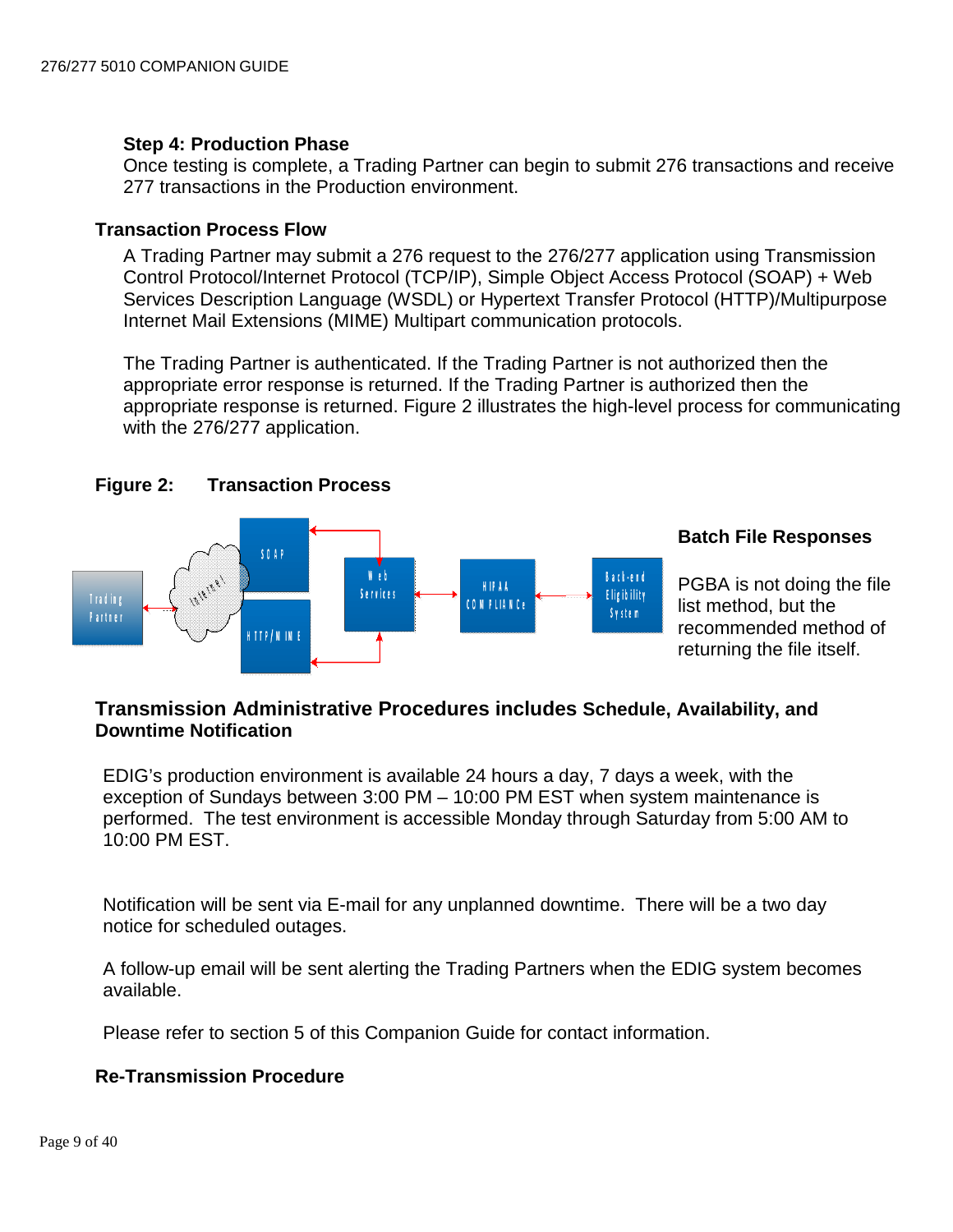Trading Partners may call 800-868-2505 or E-mail [EDIG.OPS@PalmettoGBAservices.com](mailto:EDIG.OPS@PalmettoGBAservices.com) for assistance in researching problems with their transactions. EDIG will not edit Trading Partner eligibility data and/or resubmit transactions for processing on behalf of a Trading Partner. The Trading Partner must correct the transaction and resubmit following the same processes and procedures of the original file.

#### <span id="page-9-0"></span>**Communication Protocol Specifications**

Trading Partners may connect to the 276/277 application via one of the following communication protocols:

- SOAP + WSDL
- HTTP MIME Multipart

Trading partners choosing this method will connect through HTTPS SOAP+WSDL or MIME Multipart to the BlueCross BlueShield of South Carolina URL for web services. Authentication for HTTPS SOAP+WSDL is done through the use of a unique login ID and digital certificates used for the digital signature. Authentication for HTTPS MIME Multipart is done through the use of a unique login ID and a password. The trading partner will deploy an application (from its server) that will initiate a transaction via the web to the URL on the BlueCross BlueShield of South Carolina server.

To connect to the 276/277 application via SOAP, Trading Partners will need to authenticate with an X.509 Digital Certificate using the Transport Layer Security (TLS) 1.0 open standard for client certificate-based authentication. TLS 1.0 is required for compliance with the federallymandated with Submitter Authentication Standard D in the Conformance Requirements.

Before a certificate can be procured from a Certificate Authority (CA), Trading Partners will need to generate a platform-specific Certificate Signing Request (CSR). Trading Partners are requested to review the CA-specific CSR process carefully and contact the CAs directly to obtain the certificate. The 276/277 application requires a certificate enabled with a minimum 128-bit SSL encryption.

Trading Partners must use one of the following CAs to procure a Digital Certificate:

• **DigiCert:** DigiCert provides "SSL Plus Certificates" which can be procured from [http://www.digicert.com/welcome/ssl-plus.htm.](http://www.digicert.com/welcome/ssl-plus.htm)

Before procuring a certificate, Trading Partners are advised to review the information on certificate procurement and platform-specific CSR generation at this link: [http://www.digicert.com/csr-creation.htm.](http://www.digicert.com/csr-creation.htm)

• **Entrust:** Entrust provides "Advantage SSL Certificates" which can be acquired from [http://www.entrust.net/ssl-certificates/advantage.htm.](http://www.entrust.net/ssl-certificates/advantage.htm)

Before acquiring a certificate, Trading Partners are advised to review the information on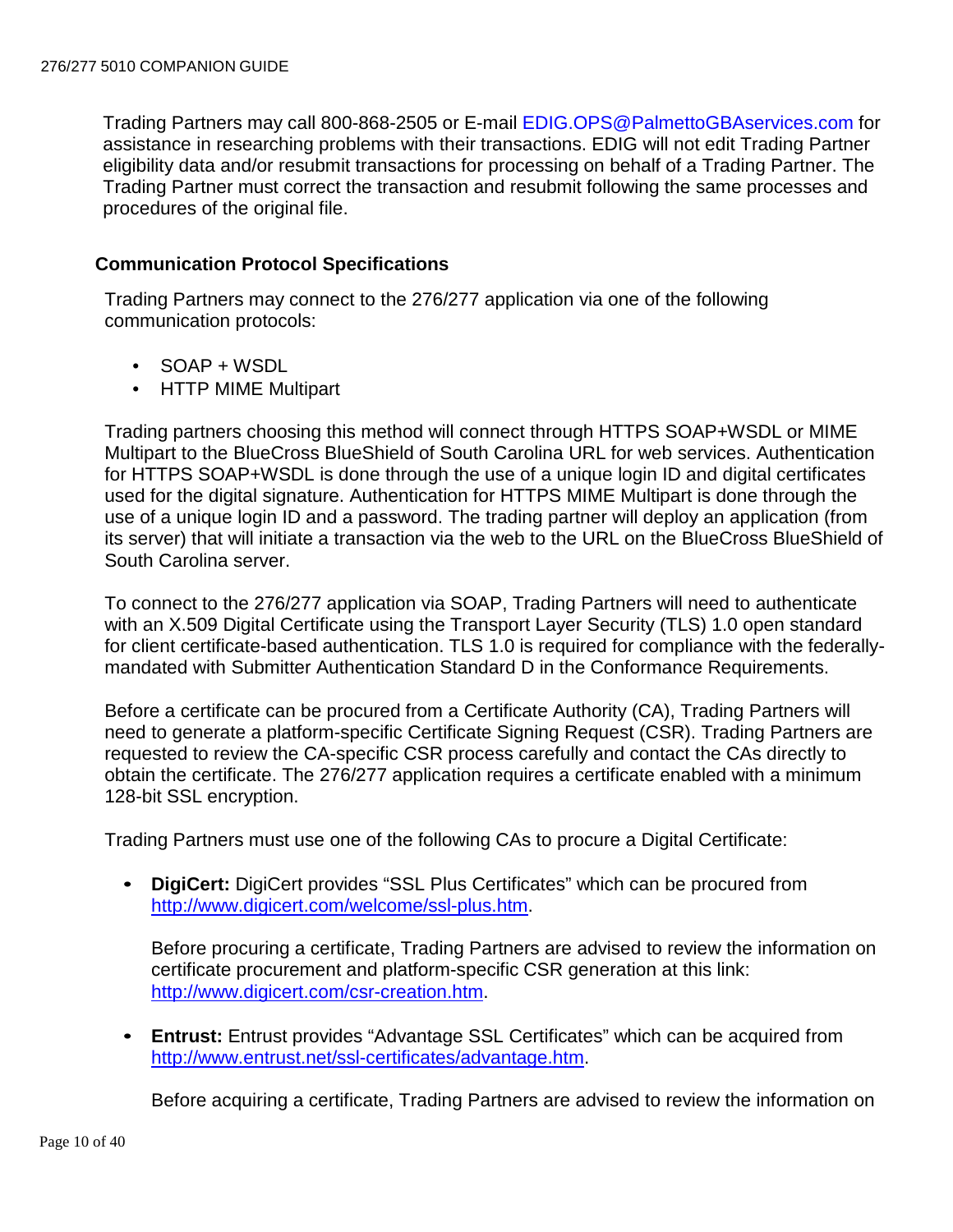certificate procurement and platform-specific CSR generation at this link: [http://www.entrust.net/ssl-technical/csr\\_faq.cfm.](http://www.entrust.net/ssl-technical/csr_faq.cfm)

• **Symantec (VeriSign):** Symantec issues VeriSign "Secure Site" SSL certificates which can be procured from http://www.symantec.com/verisign/ssl[certificates/secure-site.](http://www.symantec.com/verisign/ssl-certificates/secure-site)

Before acquiring a certificate, Trading Partners are advised to review the information on certificate procurement and platform-specific CSR generation at this link: [https://knowledge.verisign.com/support/ssl-certificates](https://knowledge.verisign.com/support/ssl-certificates-support/index?page=content&actp=CROSSLINK&id=AR235)[support/index?page=content&actp=CROSSLINK&id=AR235.](https://knowledge.verisign.com/support/ssl-certificates-support/index?page=content&actp=CROSSLINK&id=AR235)

**NOTE**: The certificates listed for each CA are the minimum level required to connect to the 276/277 application. Trading Partners may choose to procure a higher level certificate.

Before accessing the 276/277 application via SOAP, new and existing Trading Partners must provide the Digital Certificate to PGBA by contacting EDIG. EDIG will verify the certificate and initiate the process to configure Trading Partner access to the 276/277 application. If the Trading Partner's Digital Certificate has not been approved and properly configured, connection to the 276/277 application may be rejected.

For more information on the Communication Protocol Specifications for connecting to the 276/277 application, refer to the EDIG contact information provided in the CONTACT INFORMATION section of this Companion Guide.

#### <span id="page-10-0"></span>**SOAP + WSDL**

The 276/277 application also supports transactions formatted according to SOAP conforming to standards set forth by the WSDL for Extensible Markup Language (XML) envelope formatting, submission, and retrieval.

#### <span id="page-10-1"></span>**SOAP XML Schema**

The XML schema definition used by the 276/277 application is located at:

<http://www.caqh.org/SOAP/WSDL/CORERule2.2.0.xsd>

#### <span id="page-10-2"></span>**WSDL Information**

The WSDL definition used by the 276/277 application is located at:

<http://www.caqh.org/SOAP/WSDL/CORERule2.2.0.wsdl>

#### <span id="page-10-3"></span>**SOAP Version Requirements**

The 276/277 application requires that all SOAP transactions conform to SOAP Version 1.2.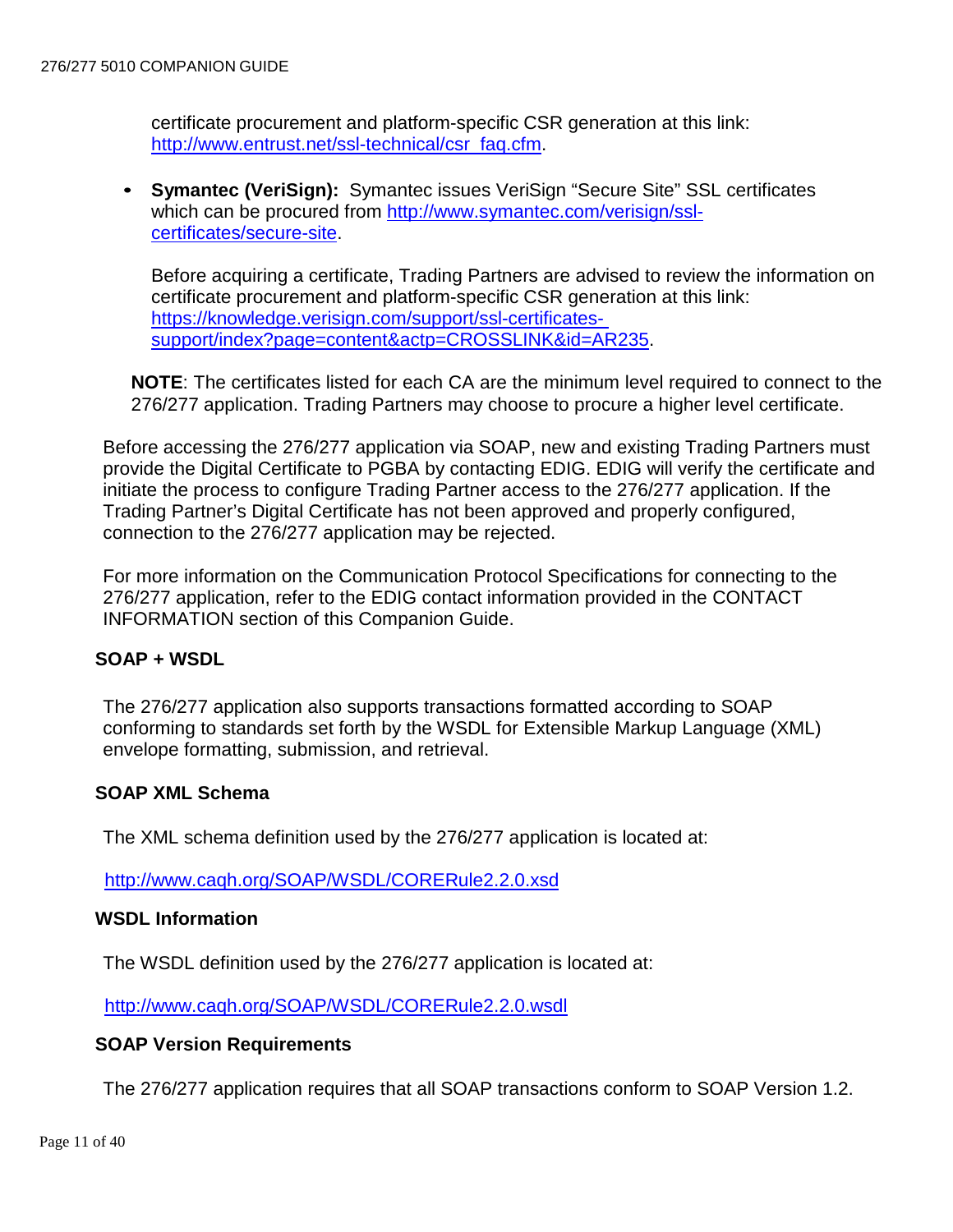#### <span id="page-11-0"></span>**Submission/Retrieval**

SOAP transactions must be submitted to the 276/277 using the following URL:

<https://services.pgba.com/PRODUCTION/9080/COREElectronicDataInterchange>

All X12 payloads (defined in the CONNECTIVITY WITH THE PAYER/COMMUNICATIONS section of this Companion Guide) must be embedded using the Inline method (CDATA element) for SOAP transactions. For more information, refer to the W3C recommendation on SOAP messaging framework located at:

<http://www.w3.org/TR/soap12-part1>

#### <span id="page-11-1"></span>**SOAP Header Requirements**

The SOAP Header should include the timestamp element and should be digitally signed. Detailed SOAP + WSDL envelope standards for CORE Phase II Connectivity are located at:

[http://www.caqh.org/pdf/CLEAN5010/276-v5010.pdf](http://www.caqh.org/pdf/CLEAN5010/270-v5010.pdf)

#### <span id="page-11-2"></span>**SOAP Body Requirements**

Required PGBA-specific body elements for 276 requests using SOAP are defined in Table 2.

#### <span id="page-11-3"></span>**Table 2: Required Body Elements for 276 Requests Using SOAP**

| <b>Element Name</b>    | <b>Description</b>                                                                                                             |
|------------------------|--------------------------------------------------------------------------------------------------------------------------------|
| PayloadType            | X12_276_Request_005010X212                                                                                                     |
| ProcessingMode         | <b>RealTime or Batch</b>                                                                                                       |
| PayloadID              | Refer to Section 4.4.2 of the Phase II CORE 276:<br>Connectivity Rule for structural guidelines for CORE<br>envelope metadata. |
| TimeStamp              | Format is YYYY-MM-DDTHH:MMSSZ. Refer to<br>http://www.w3.org/TR/xmlschema11-2/#dateTime for more<br>information.               |
| SenderID               | This field should be 10 characters in length.                                                                                  |
| ReceiverID             | 571132733                                                                                                                      |
| <b>CORERuleVersion</b> | 2.2.0                                                                                                                          |
| Payload                | X12 request. This element must be digitally signed and<br>the entire payload should be enclosed within a CDATA<br>tag.         |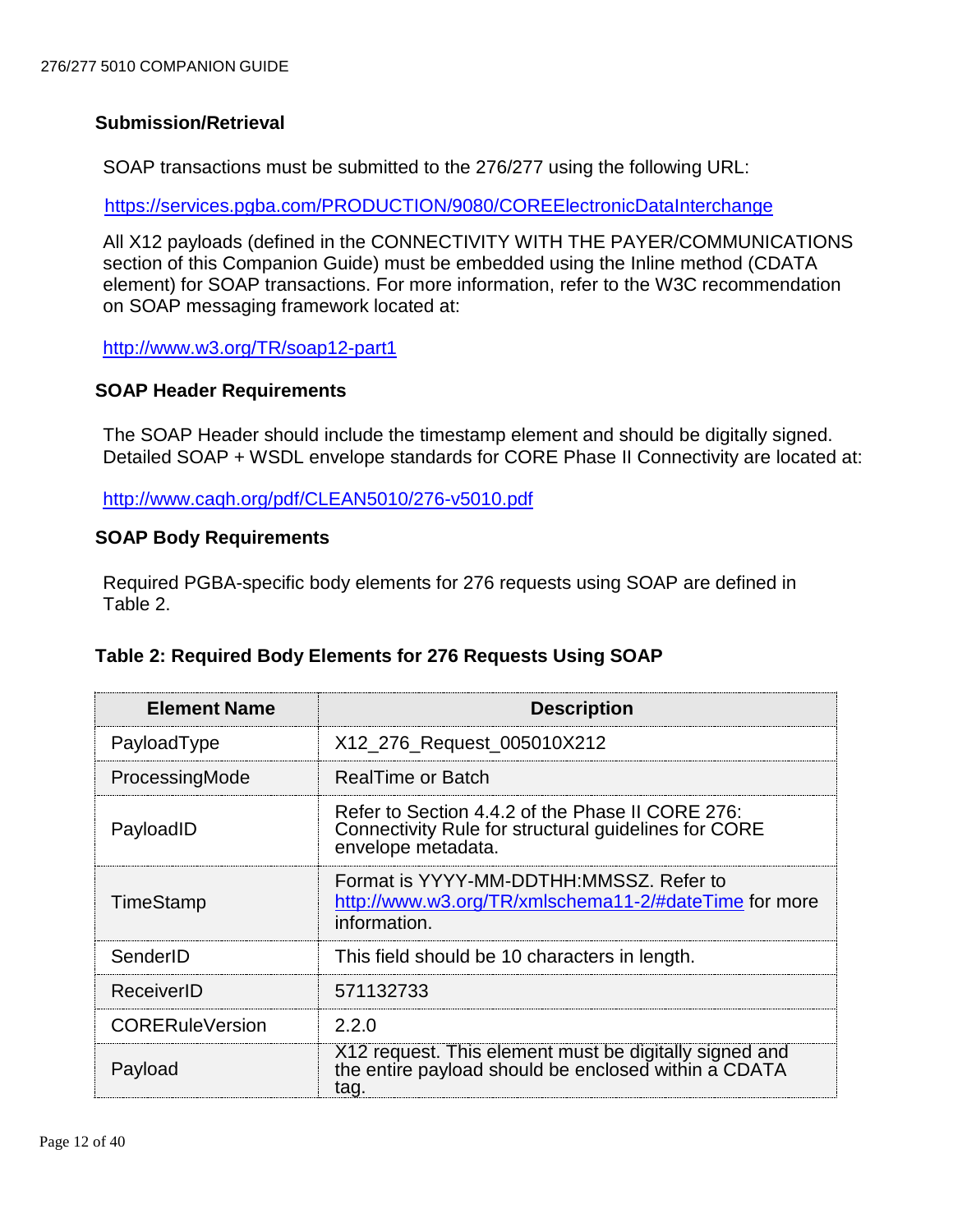Table 3 defines PGBA-specific body elements for 277 responses using SOAP.

| <b>Element Name</b>    | <b>Description</b>                                                                                                             |
|------------------------|--------------------------------------------------------------------------------------------------------------------------------|
| PayloadType            | X12_276_Response_005010X212                                                                                                    |
| ProcessingMode         | RealTime or Batch                                                                                                              |
| PayloadID              | Refer to Section 4.4.2 of the Phase II CORE 276:<br>Connectivity Rule for structural guidelines for CORE<br>envelope metadata. |
| TimeStamp              | Format is YYYY-MM-DDTHH:MMSSZ, Refer to<br>http://www.w3.org/TR/xmlschema11-2/#dateTime for more<br>information.               |
| SenderID               | 571132733                                                                                                                      |
| ReceiverID             | This field should be 10 characters in length.                                                                                  |
| <b>CORERuleVersion</b> | 2.2.0                                                                                                                          |
| Payload                | X <sub>12</sub> response                                                                                                       |

<span id="page-12-0"></span>

|  | Table 3: Required Body Elements for 277 Responses Using SOAP |  |
|--|--------------------------------------------------------------|--|
|--|--------------------------------------------------------------|--|

#### <span id="page-12-1"></span>**SOAP Digital Signature**

The SOAP communication protocol requires Trading Partners to digitally sign the message body and certain elements (i.e., TimeStamp) of the header. Refer to [http://www.w3.org/TR/SOAP-dsig/ f](http://www.w3.org/TR/SOAP-dsig/)or details related to XML signatures.

#### <span id="page-12-2"></span>**SOAP Examples**

Examples of a SOAP request and response can be found in Sections 4.2.2.3 and 4.2.2.4 of the CORE Phase II Connectivity Rule at this link: [http://www.caqh.org/pdf/CLEAN5010/276-v5010.pdf](http://www.caqh.org/pdf/CLEAN5010/270-v5010.pdf)

#### <span id="page-12-3"></span>**HTTP MIME Multipart**

The 276/277 application also supports standard HTTP/MIME messages. The required MIME format is multipart/form-data. Responses to request transactions sent via this protocol will be returned in a MIME multipart form which contains the payload as an X12 document.

#### <span id="page-12-4"></span>**Submission/Retrieval**

MIME transactions must be submitted to the 276/277 using the following URL:

<https://services.pgba.com/mimeapi/PRODUCTION/9080/COREElectronicDataInterchange>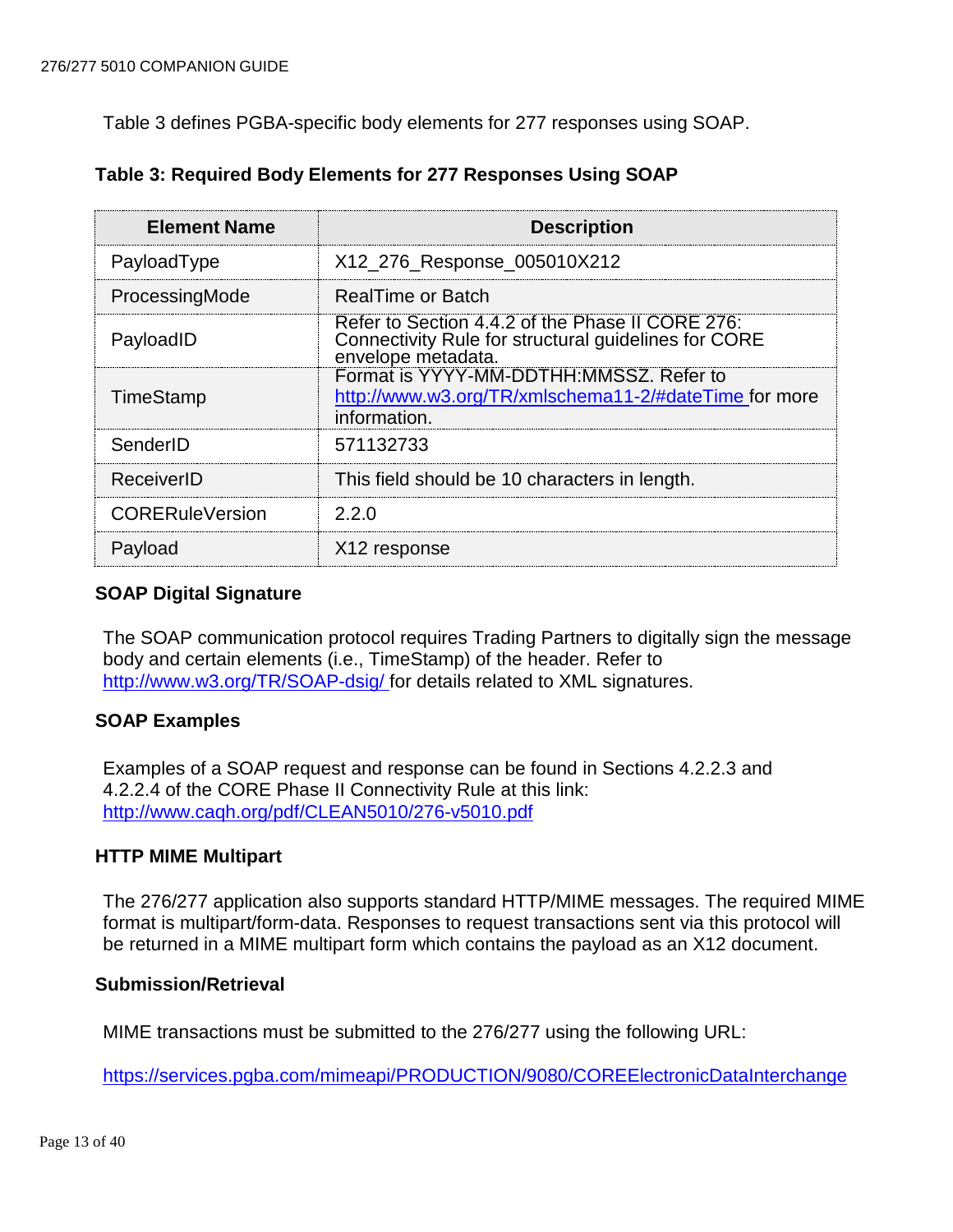A MIME transaction must be constructed exactly to the multipart/form-data specifications. Refer to [http://www.faqs.org/rfcs/rfc2388.html f](http://www.faqs.org/rfcs/rfc2388.html)or more information on multipart/form header and body specifications.

#### <span id="page-13-0"></span>**HTTP MIME Multipart Header Requirements**

MIME transactions will include standard HTTP header data elements such as POST, HOST, Content-Length, and Content-Type. The supported Content-Type is "multipart/form-data."

#### <span id="page-13-1"></span>**HTTP MIME Multipart Body Requirements**

Since CORE does not specify naming conventions, PGBA will implement MIME with the same field names as SOAP. Required body elements for MIME transactions are defined in Table 4.

#### <span id="page-13-2"></span>**Table 4: Required Body Elements for 276 Requests Using MIME**

| <b>Element Name</b>    | <b>Description</b>                                                                                                             |
|------------------------|--------------------------------------------------------------------------------------------------------------------------------|
| PayloadType            | X12_276_Request_005010X212                                                                                                     |
| ProcessingMode         | <b>RealTime or Batch</b>                                                                                                       |
| PayloadID              | Refer to Section 4.4.2 of the Phase II CORE 276:<br>Connectivity Rule for structural guidelines for CORE<br>envelope metadata. |
| TimeStamp              | Format is YYYY-MM-DDTHH:MMSSZ, Refer to<br>http://www.w3.org/TR/xmlschema11-2/#dateTime for more<br>information.               |
| SenderID               | This field should be 10 characters in length.                                                                                  |
| ReceiverID             | 571132733                                                                                                                      |
| <b>CORERuleVersion</b> | 220                                                                                                                            |
| Payload                | X12 request. This element must be digitally signed and the<br>entire payload should be enclosed within a CDATA taq.            |

Table 5 defines PGBA-specific body elements for 277 responses using SOAP or MIME.

#### <span id="page-13-3"></span>**Table 5: Required Body Elements for 277 Response Using MIME**

| <b>Element Name</b> | <b>Description</b>          |
|---------------------|-----------------------------|
| PayloadType         | X12_277_Response_005010X212 |
| ProcessingMode      | RealTime or Batch           |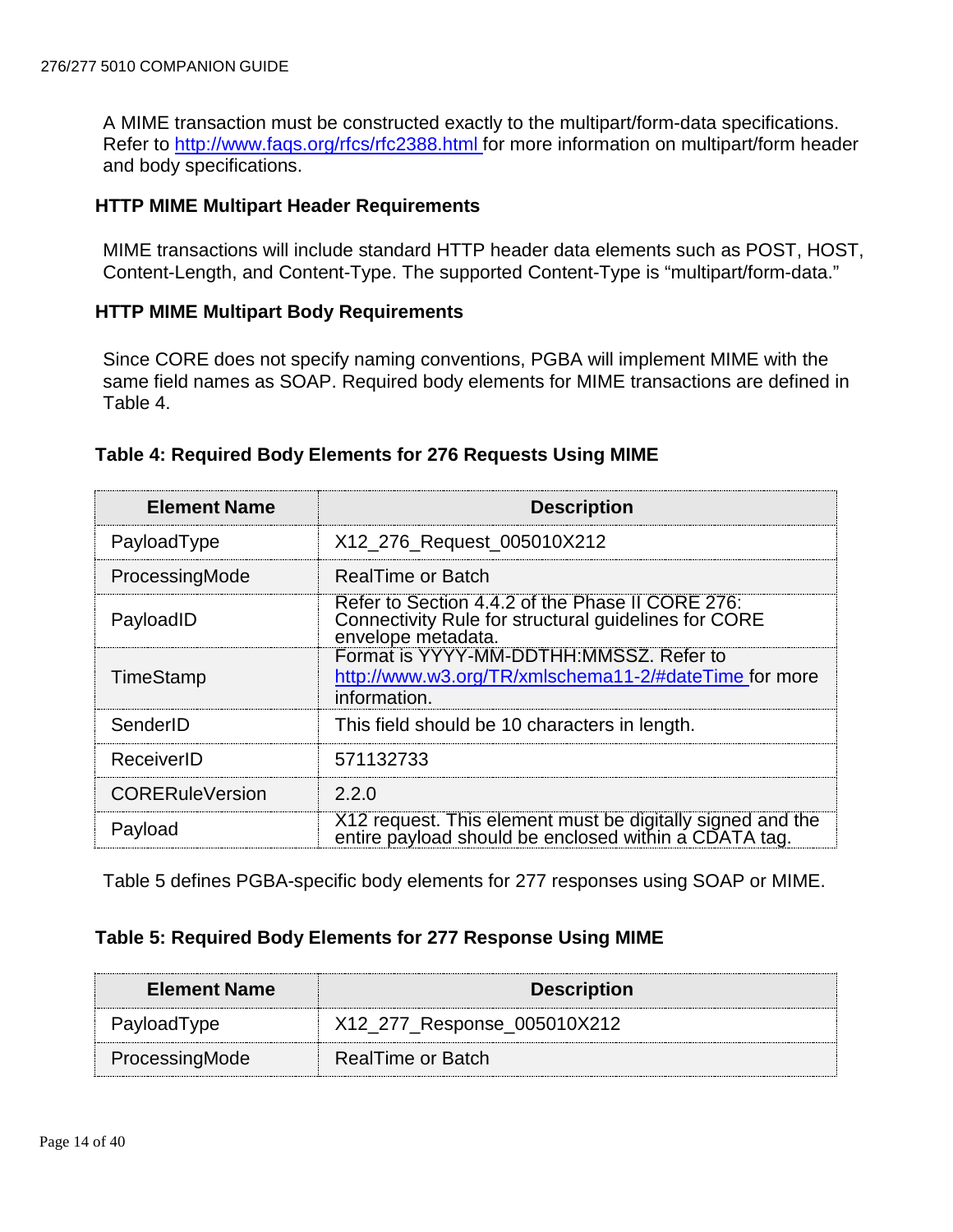| <b>Element Name</b>    | <b>Description</b>                                                                                                             |
|------------------------|--------------------------------------------------------------------------------------------------------------------------------|
| PayloadID              | Refer to Section 4.4.2 of the Phase II CORE 276:<br>Connectivity Rule for structural guidelines for CORE<br>envelope metadata. |
| TimeStamp              | Format is YYYY-MM-DDTHH:MMSSZ, Refer to<br>http://www.w3.org/TR/xmlschema11-2/#dateTime for more<br>information.               |
| SenderID               | 571132733                                                                                                                      |
| ReceiverID             | This field should be 10 characters in length.                                                                                  |
| <b>CORERuleVersion</b> | 220                                                                                                                            |
| Pavload                | X12 response                                                                                                                   |

#### <span id="page-14-0"></span>**HTTP MIME Multipart Examples**

Examples of a SOAP request and response can be found in Sections 4.2.1.1 and 4.2.1.2 of the CORE Phase II Connectivity Rule at this link: [http://www.caqh.org/pdf/CLEAN5010/276-v5010.pdf](http://www.caqh.org/pdf/CLEAN5010/270-v5010.pdf)

#### <span id="page-14-1"></span>**Security**

The 276/277 application is located at a secure PGBA data center. The HTTPS connection requires a password and features a variety of security measures to protect the integrity of the 276/277 application. Trading Partners transmitting with SOAP must obtain a digital certificate and send the transaction to the 276/277 application via secure internet connection. Additionally the 276/277 application authorizes Trading Partners based on either their originating Internet Protocol (IP) address or digital certificate and their EDIGissued 276/277 Submitter ID.

All Trading Partners must assume full responsibility for the privacy and security of all beneficiary data. PGBA holds Clearinghouse Submitters responsible for the privacy and security of eligibility transactions sent directly to them from Providers and requires them to be able to associate each inquiry with a Provider. Provider authentication must be established by the Clearinghouse outside of the transaction.

#### <span id="page-14-2"></span>5. CONTACT INFORMATION

All inquiries and comments regarding Trading Partner registration, connectivity set-up, transaction testing, and 276/277 transaction submissions should be directed to EDIG Operations.

EDIG Operations is available at 800-868-2505 or [EDIG.OPS@PalmettoGBAservices.com](mailto:EDIG.OPS@PalmettoGBAservices.com) Monday through Friday, from 8:00 AM to 5:00 PM EST.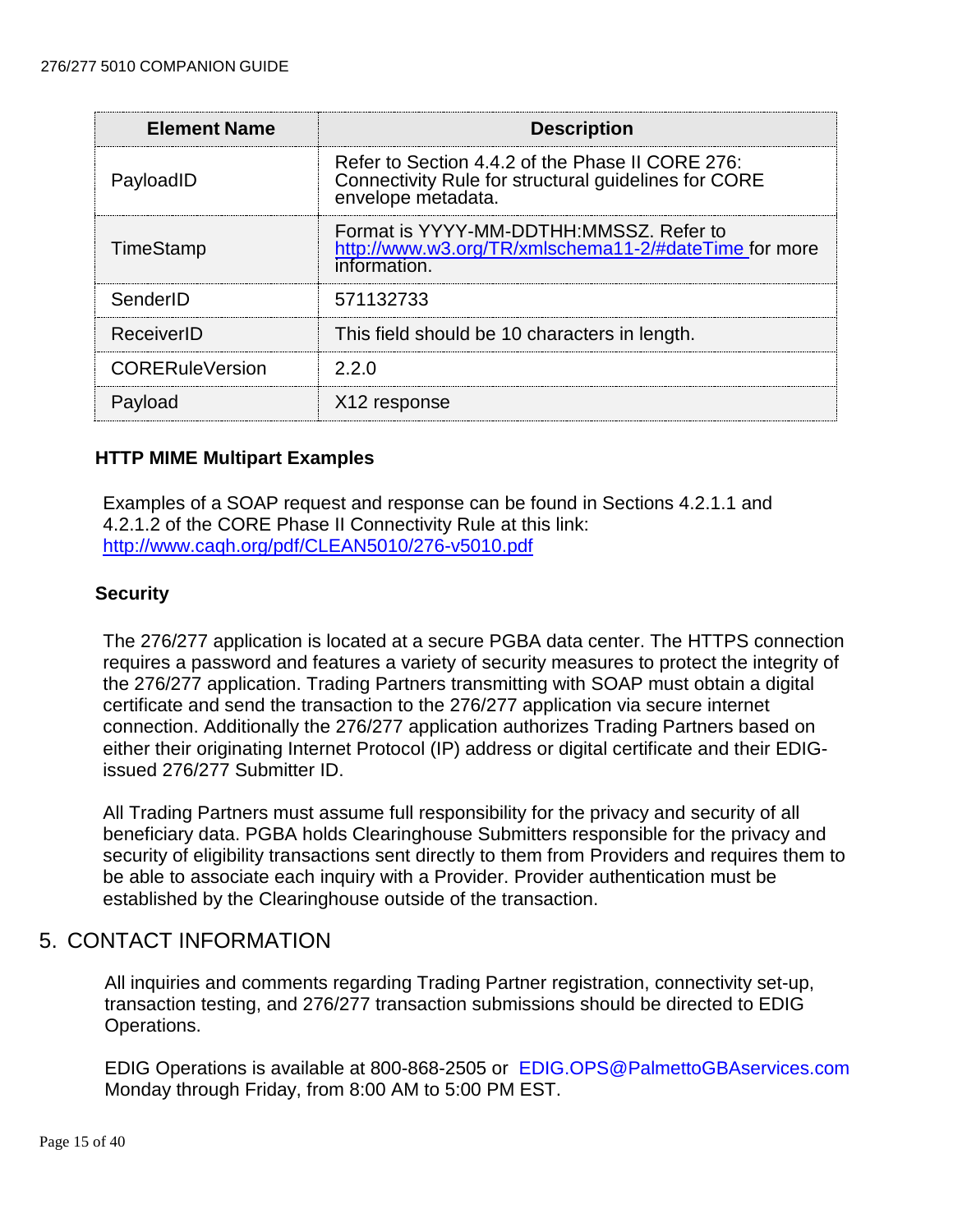**NOTE**: The EDIG Operations E-mail account is monitored during normal business hours. Emails are typically answered within 3 business days.

# <span id="page-15-0"></span>6. CONTROL SEGMENTS/ENVELOPES

The following sections describe the 276/277 transaction requirements to be used in conjunction with the requirements outlined in the ASC X12 TR3. Adhering to these requirements will help ensure that transactions received by the 276/277 application will pass the specified business edits.

All references to the ASC X12 276/277 TR3 assume the version referenced in section 1 of this Companion Guide.

#### <span id="page-15-1"></span>**Interchange Control Structure (ISA/IEA)**

Table 6 describes the values to be populated in the ISA segment of the 276 request. The IEA segment should be populated as instructed by the ASC X12 TR3.

<span id="page-15-2"></span>

|  |  |  |  | Table 6: 276 ISA Segment Rules |  |
|--|--|--|--|--------------------------------|--|
|--|--|--|--|--------------------------------|--|

| <b>Segment Id</b> | <b>Data Element</b>                          | <b>Description</b>                                                         |
|-------------------|----------------------------------------------|----------------------------------------------------------------------------|
| <b>ISA01</b>      | Authorization Info<br>Qualifier              | 03                                                                         |
| <b>ISA02</b>      |                                              | Authorization Information EDIG assigned Trading Partner ID                 |
| <b>ISA03</b>      | <b>Security Information</b><br>Qualifier     | 00                                                                         |
| ISA04             | <b>Security Information</b>                  | <b>None</b>                                                                |
| ISA05             | Interchange ID Qualifier                     | 01, 14, 20, 22, 27, 28, 29, 30, 33, ZZ<br>(selected by<br>trading partner) |
| <b>ISA06</b>      | Interchange Sender ID                        | Assigned by trading partner                                                |
| ISA07             | Interchange ID Qualifier                     | 30 (qualifier indicating U.S. Federal Tax<br><b>Identification Number)</b> |
| <b>ISA08</b>      | Interchange Receiver ID 571132733            |                                                                            |
| <b>ISA09</b>      | Interchange Date                             | Populated by trading partner                                               |
| <b>ISA10</b>      | Interchange Time                             | Populated by trading partner                                               |
| <b>ISA11</b>      | <b>Repetition Separator</b>                  | Assigned by trading partner                                                |
| <b>ISA12</b>      | Interchange Control<br><b>Version Number</b> | 00501                                                                      |
| <b>ISA13</b>      | Interchange Control<br><b>Number</b>         | Assigned by the trading partner (must be<br>unique for 12 months)          |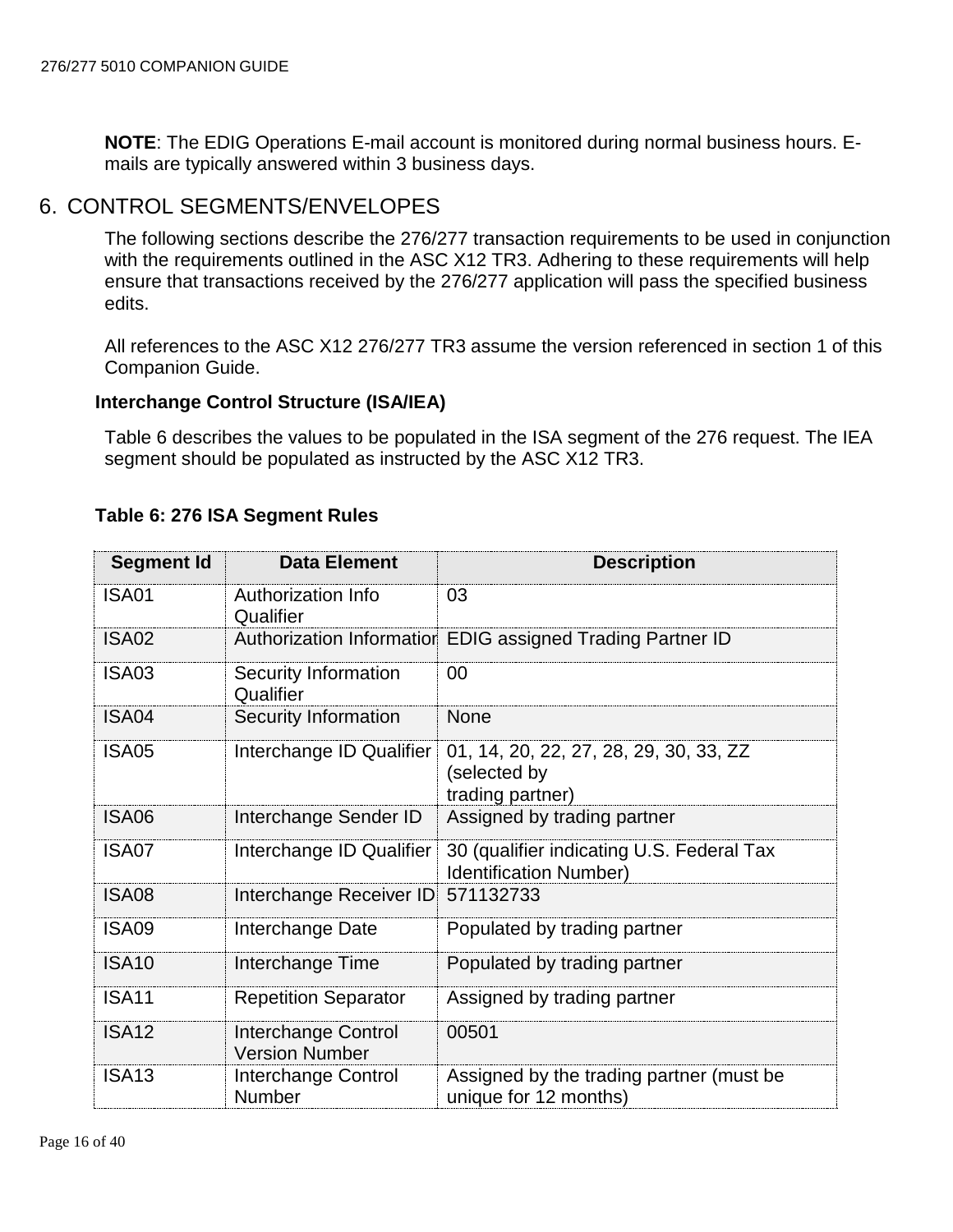| <b>Segment Id</b> | <b>Data Element</b>         | <b>Description</b>                        |
|-------------------|-----------------------------|-------------------------------------------|
| ISA <sub>14</sub> | Acknowledgment<br>Requested | Assigned by the trading partner           |
| ISA <sub>15</sub> | Usage Indicator             | P, T (production or test indicator)       |
| ISA <sub>16</sub> | <b>Component Element</b>    | Separator Assigned by the trading partner |

#### <span id="page-16-0"></span>**Functional Group Structure (GS/GE)**

Table 7 describes the values to be populated in the GS segment of the 276 request. The GE segment should be populated as instructed by the ASC X12 276 TR3.

|  |  |  |  | Table 7: 276 GS Segment Rules |  |
|--|--|--|--|-------------------------------|--|
|--|--|--|--|-------------------------------|--|

<span id="page-16-1"></span>

| <b>Segment</b>   | <b>Data Element</b>                    | <b>Description</b>                                                     |  |  |
|------------------|----------------------------------------|------------------------------------------------------------------------|--|--|
| GS01             | <b>Functional Identifier</b>           | Code Populated by trading partner                                      |  |  |
| GS02             |                                        | Application Sender's Code   EDIG assigned trading partner ID           |  |  |
| GS03             | Application Receiver's Code 571132733  |                                                                        |  |  |
| GS <sub>04</sub> | <b>Date</b>                            | Populated by trading partner                                           |  |  |
| GS05             | Time                                   | Populated by trading partner                                           |  |  |
| GS06             | <b>Group Control Number</b>            | Assigned by trading partner (value must<br>remain unique for one year) |  |  |
| GS07             | Responsible Agency Code   X            |                                                                        |  |  |
| GSO8             | Version/Release/Industry<br>Identifier | Code populated by trading partner                                      |  |  |

# <span id="page-16-2"></span>7. PAYER-SPECIFIC BUSINESS RULES AND LIMITATIONS

This section describes the business rules and limitations of the 276/277 application.

All references to the ASC X12 276/277 TR3 assume the version referenced in section 1 of this Companion Guide.

#### <span id="page-16-3"></span>**General Structural Notes**

- Trading Partners should follow the ST/SE guidelines outlined in the 276 section of TR3.
- Trading Partners should follow the ISA/IEA and GS/GE guidelines for HIPAA in Appendix C of the TR3 and follow the 999 and TA1 guidelines outlined in the Implementation Acknowledgement for Health Care Insurance.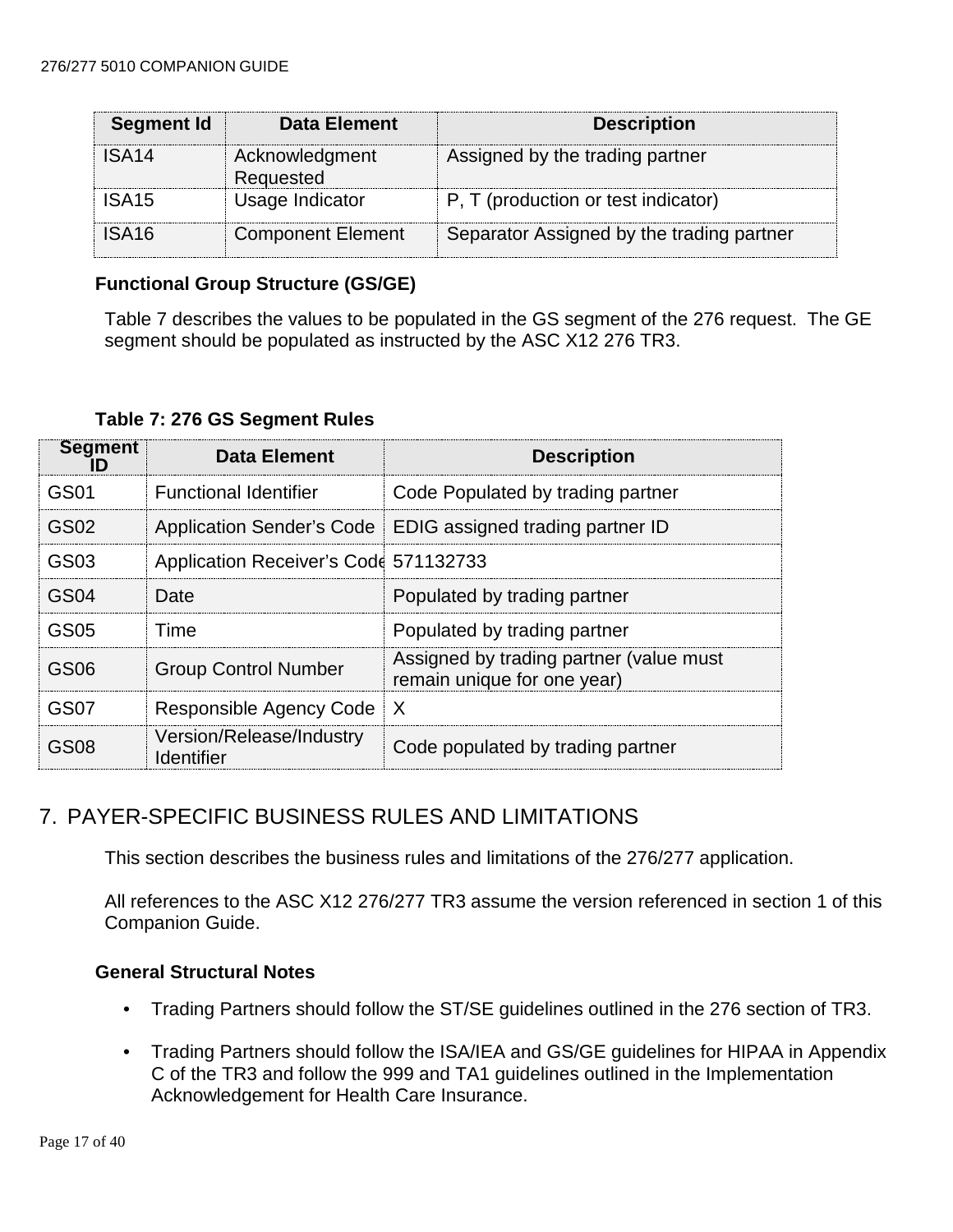- Trading Partners must follow the character set guidelines as defined in Section B.1.1.2.5 of TR3.
- PGBA recommends use of the request delimiters in Table 8.

**Table 8: Preferred 276 Request Delimiters**

<span id="page-17-0"></span>

| <b>Character</b> | <b>Name</b>         | <b>Delimiter</b>                      |
|------------------|---------------------|---------------------------------------|
|                  | Asterisk            | Data Element Separator                |
|                  | <b>Greater Than</b> | <b>Component Element</b><br>Separator |
|                  | ilde                | <b>Segment Terminator</b>             |
|                  | Carat               | <b>Repetition Separator</b>           |

# <span id="page-17-2"></span><span id="page-17-1"></span>8. ACKNOWLEDGEMENTS AND ERROR CODES

#### **TA1**

The TA1 Interchange Acknowledgement is used by the 276/277 application to communicate the rejection of a 276 request based on errors encountered with X12 compliance, formatting, or PGBA specific requirements of the ISA/IEA Interchange segments.

A TA1 may be returned if one of the following conditions exists:

- A 276 request is received and the version of the transmission cannot be determined.
- A 276 request is received and the version of the transmission is unsupported by the 276/277 application. This includes previously accepted versions that are no longer supported.
- The Trading Partner has not been authorized for the submitted X12 version.

#### <span id="page-17-3"></span>**277**

When the 276 request complies with the X12 TR3 standard syntax requirements and all additional formatting rules as specified by this Companion Guide, then a 277 response is returned to the Trading Partner. If no error exists, the claim status data will be returned within the 277 response. Refer to section 10 of this Companion Guide for more information.

#### <span id="page-17-4"></span>**Proprietary Error Message**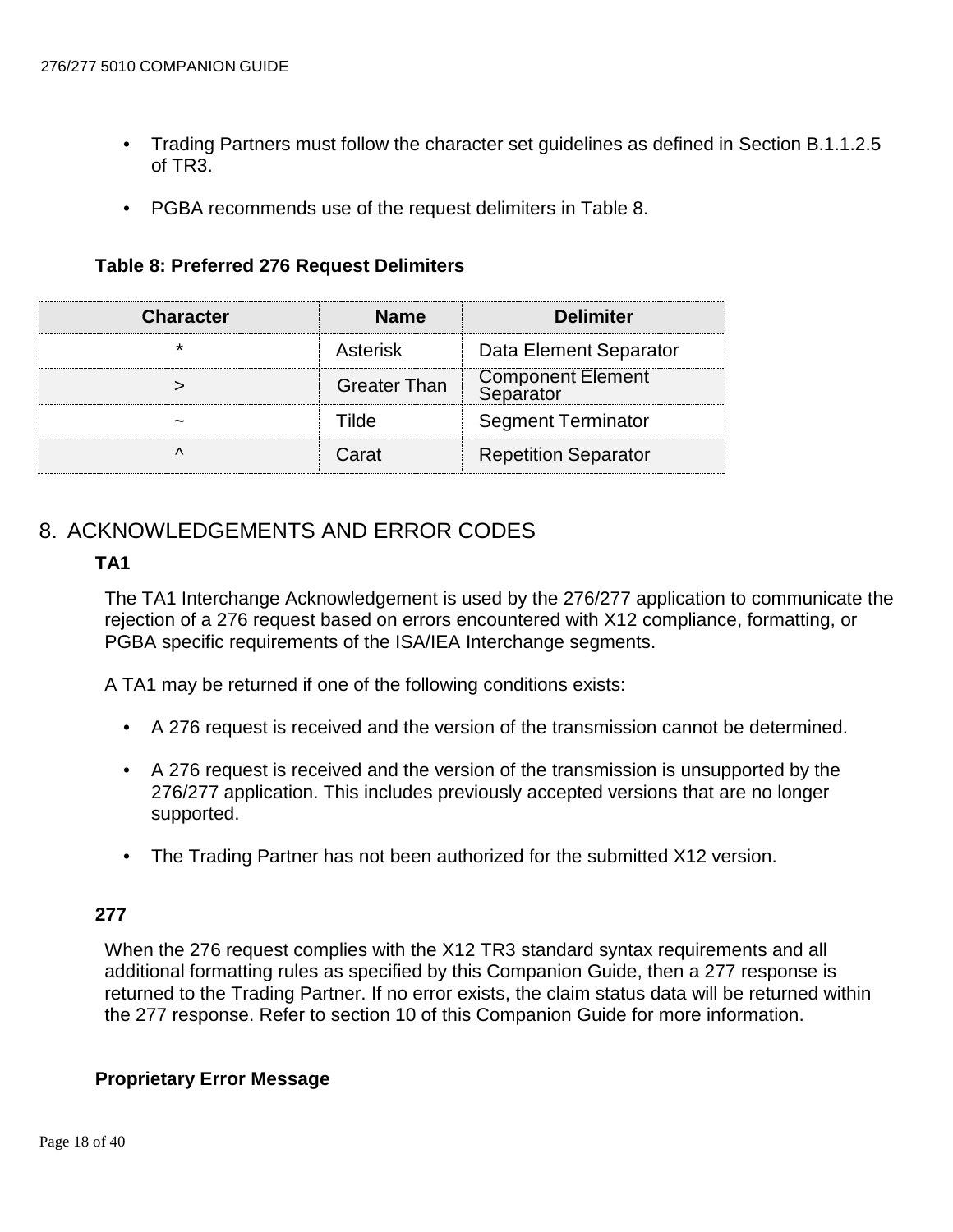Proprietary error messages will be sent only when the ISA segment of the 276 request cannot be read, making it impossible to formulate an ISA segment for a 277 response. The proprietary message will return error codes and descriptions. Trading Partners may contact EDIG for assistance with Proprietary Errors. The format for the proprietary messages is described in Table 10.

| <b>Data Element</b>                | <b>Description</b>                               | <b>Size</b>   | <b>Comments</b>                                                                     |
|------------------------------------|--------------------------------------------------|---------------|-------------------------------------------------------------------------------------|
| <b>Transaction ID</b>              | Transaction ID                                   | 4             | Data content will be "HETS"                                                         |
| Transaction<br>Reference<br>Number | <b>Trace Identification</b><br>Number or (ISA13) | 30            |                                                                                     |
| Date Stamp                         | <b>System Date</b>                               | 8             | <b>CCYYMMDD</b>                                                                     |
| <b>Time Stamp</b>                  | System time                                      | 9             | <b>HHMMSSSSS</b>                                                                    |
| Response<br>Code                   | <b>ISA Formatting Error</b>                      | $\mathcal{P}$ | "I" – Incoming ISA cannot be read<br>OR)<br>"D" – Delimiter cannot be<br>identified |
| Message Code                       | <b>Error Code</b>                                | 8             | Error code, refer to Table 9 of this<br><b>Companion Guide</b>                      |
| Message Text<br><b>Description</b> | <b>Error Descriptions</b>                        | 500           | " – Message Text Description",<br>refer to Table 9 of this Companion<br>Guide       |

#### <span id="page-18-0"></span>**Table 10: Proprietary Error Message**

Table 11 describes the Proprietary Error Message Codes.

### <span id="page-18-1"></span>**Table 11: Proprietary Error Message Codes**

| <b>Message Code</b> | <b>Message Text Description</b>                                               |  |  |
|---------------------|-------------------------------------------------------------------------------|--|--|
| <b>HTS00101</b>     | Transmission Wrapper SOH (hex = $01$ ) is invalid or missing                  |  |  |
| <b>HTS00102</b>     | Transmission Wrapper STX (hex = $02$ ) is invalid or missing                  |  |  |
| <b>HTS00103</b>     | Transmission Wrapper ETX (hex = $03$ ) is invalid or missing                  |  |  |
| <b>HTS00104</b>     | Transmission Wrapper Length is missing or not numeric                         |  |  |
| <b>HTS00105</b>     | Transmission Wrapper Length is greater than the<br><b>Transmission Length</b> |  |  |
| <b>HTS00106</b>     | Transmission data is invalid or not ASCII                                     |  |  |
| <b>HTS00107</b>     | HIPAA 276 transaction does not start with ISA (Segment                        |  |  |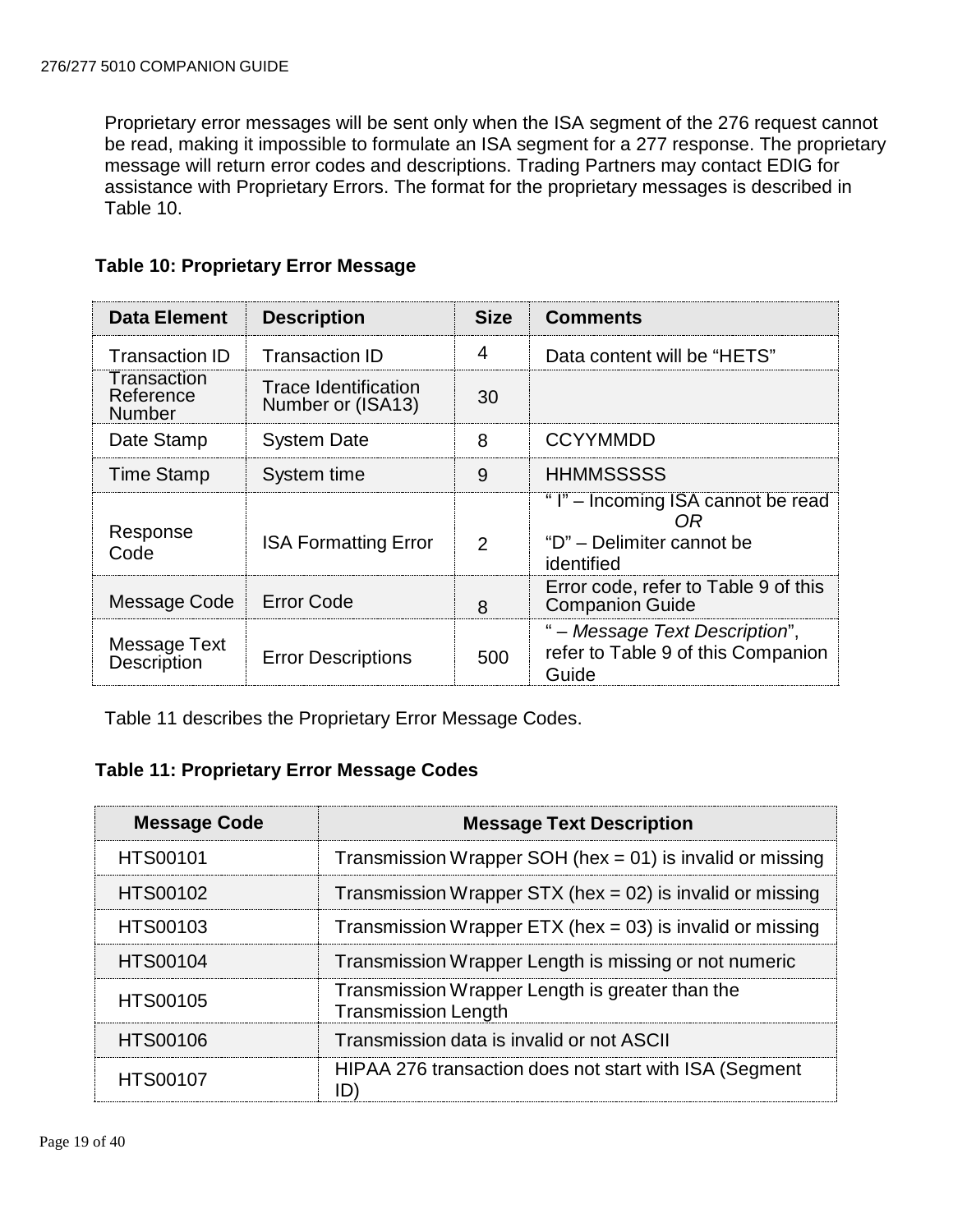| <b>Message Code</b> | <b>Message Text Description</b>                                                                                      |
|---------------------|----------------------------------------------------------------------------------------------------------------------|
| <b>HTS00111</b>     | Transmission Inbound Message was empty                                                                               |
| <b>HTS00115</b>     | Interchange Error - Message specific to the condition will also be included in the error message description.        |
| <b>HTS00116</b>     | Syntax Error - Message specific to the condition will also be<br>included in the error message description.          |
| <b>HTS00117</b>     | Transmission Error - Message specific to the condition will<br>also be included in the error<br>message description. |

#### <span id="page-19-0"></span>**Common Error Processing for SOAP+WSDL and HTTP MIME/Multipart**

The 276/277 application will process SOAP and MIME transactions and return errors as described in this section.

#### <span id="page-19-1"></span>**HTTP Status and Error Codes**

The processing and error codes for the HTTP layer are defined as part of the HTTP specifications: [http://www.w3.org/Protocols/rfc2616/rfc2616-sec10.html.](http://www.w3.org/Protocols/rfc2616/rfc2616-sec10.html) The intended use of these status and error codes in processing transactions is specified in Table 4.3.3.1 of the Phase II CORE 276: Connectivity Rule. This document is located at: [http://www.caqh.org/pdf/CLEAN5010/276-v5010.pdf.](http://www.caqh.org/pdf/CLEAN5010/270-v5010.pdf)

#### <span id="page-19-2"></span>**Envelope Processing Status and Error Codes**

Table 12 describes envelope processing status and error codes specific to the 276/277 application for SOAP and MIME transactions.

#### <span id="page-19-3"></span>**Table 12: Envelope Processing Status and Errors**

| <b>Error Code</b>               | <b>Error Message</b>                                                   |  |  |
|---------------------------------|------------------------------------------------------------------------|--|--|
| <fieldname>Illegal</fieldname>  | Illegal value provided for <fieldname>.</fieldname>                    |  |  |
| <fieldname>Required</fieldname> | The field <fieldname> is required but was not provided.</fieldname>    |  |  |
| VersionMismatch                 | The version of the envelope sent is not acceptable to the<br>receiver. |  |  |
| <b>Invalid Payload</b>          | Payload is invalid or does not start with ISA.                         |  |  |
| <b>ICCASS</b>                   | Envelope was processed successfully.                                   |  |  |

#### <span id="page-19-4"></span>**SOAP-Specific Processing Errors**

Table 13 describes examples of SOAP processing errors.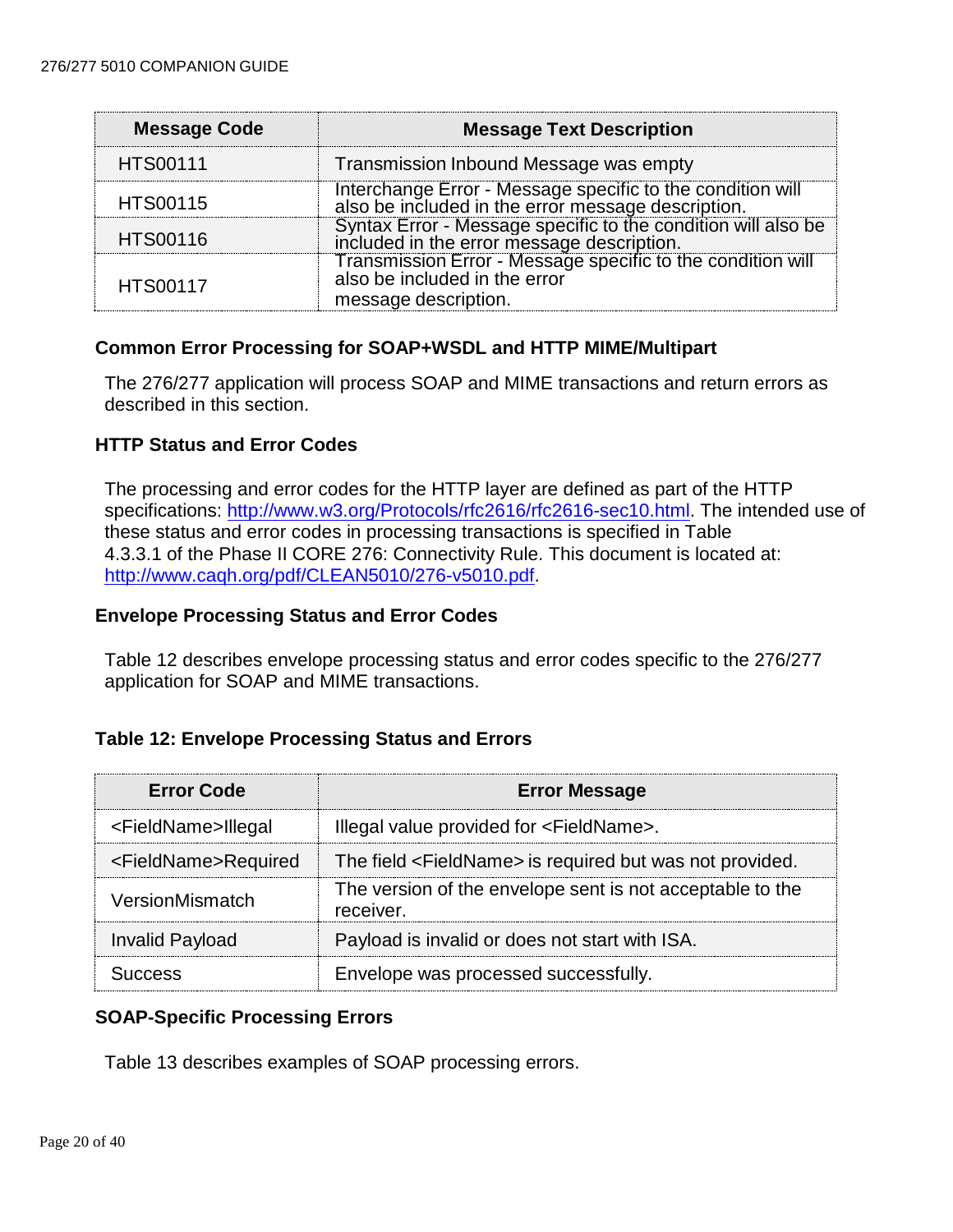#### <span id="page-20-0"></span>**Table 13: SOAP-Specific Processing Errors**

| <b>Error Code</b>     | <b>Error Message</b>                                                                                                |  |  |
|-----------------------|---------------------------------------------------------------------------------------------------------------------|--|--|
| nonconforming.content | No signature in message!                                                                                            |  |  |
| nonconforming.content | No signature in the WS-Security message for the<br>configured SOAP actor/role                                       |  |  |
| nonconforming.content | Unsupported or unrecognized Signature signer format in the<br>message                                               |  |  |
| nonconforming.content | *Certificate not found*                                                                                             |  |  |
| nonconforming.content | Illegal value provided for ProcessingMode                                                                           |  |  |
| nonconforming.content | Found <fieldnamevalue> (in default namespace), but next<br/>item should be <fieldname></fieldname></fieldnamevalue> |  |  |
| env:Client            | There was an error in the incoming SOAP request                                                                     |  |  |
| env:Client            | Processing Mode cannot be empty. Value expected is<br>RealTime                                                      |  |  |

#### <span id="page-20-1"></span>**MIME-Specific Processing Errors**

Table 14 describes examples of MIME processing errors.

#### <span id="page-20-2"></span>**Table 14: MIME-Specific Processing Errors**

| <b>Error Code</b>     | <b>Error Message</b>                                                                            |  |  |
|-----------------------|-------------------------------------------------------------------------------------------------|--|--|
| nonconforming.content | ProcessingMode value <fieldvalue> is not a valid instance<br/>of type RealTimeMode</fieldvalue> |  |  |
| env:Client            | ProcessingMode of type RealTimeMode may not be empty                                            |  |  |

#### <span id="page-20-3"></span>**SOAP and MIME Transaction Error Processing**

Transaction processing errors, described in the ACKNOWLEDGEMENTS AND ERROR CODES section of this Companion Guide, will be returned as a SOAP message or MIME Multipart/form-data containing the related response. Refer to those sections for additional information.

# <span id="page-20-4"></span>9. TRADING PARTNER AGREEMENTS

Trading Partner enrollment is required to submit 276 requests to the 276/277 application. Refer to the GETTING STARTED section of this Companion Guide under Trading Partner Registration for information regarding enrollment as a Trading Partner.

The 276/277 application will validate a trading partner's access to our environment prior to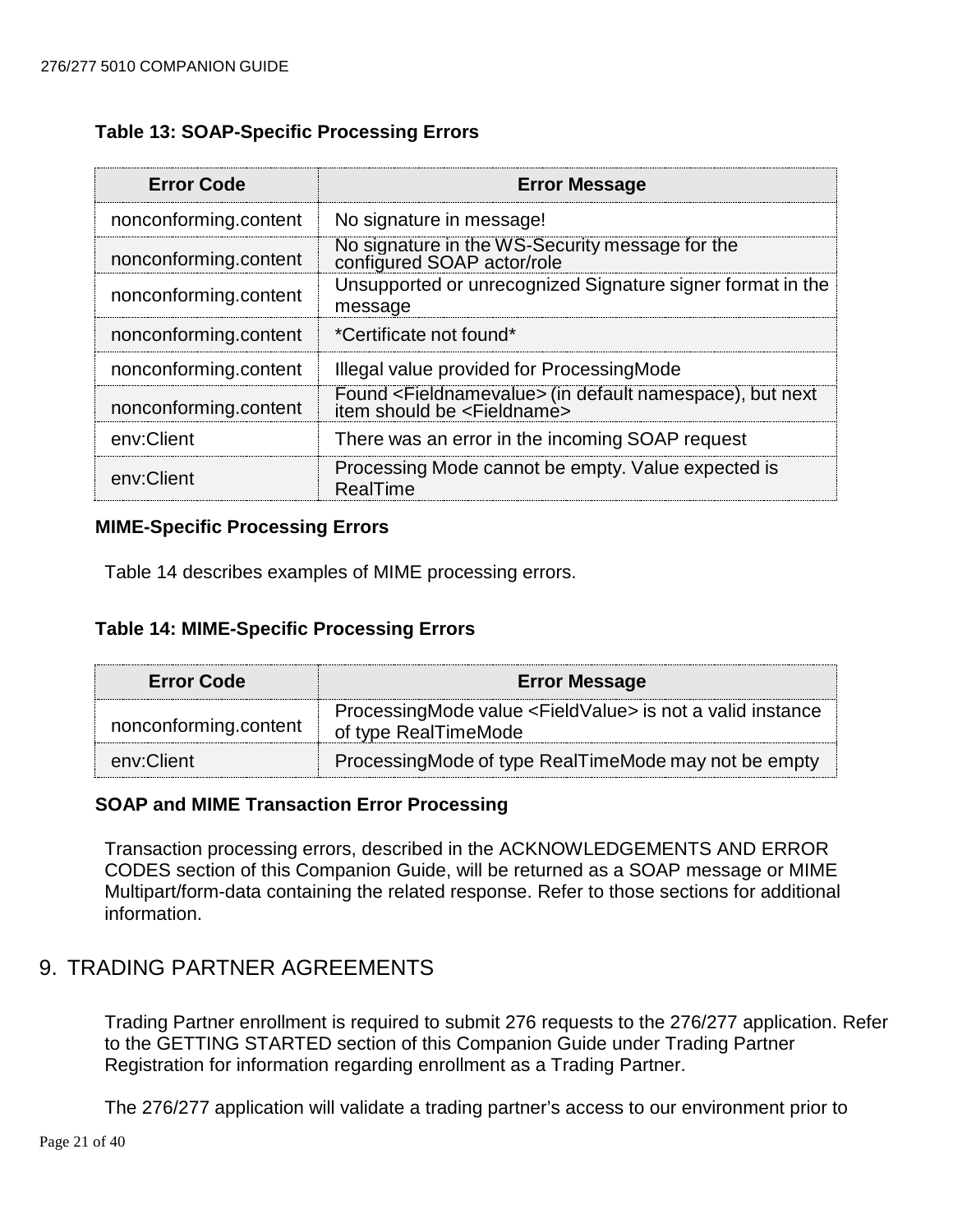processing their 276 transaction. If the Trading Partner (ISA06) cannot be validated, an error message is returned.

Trading Partners may not send transactions to be executed as Usage Indicator (ISA15) = "P" until testing has been accomplished and approval to submit production transactions has been given. The 276/277 application will return an error.

### <span id="page-21-0"></span>10. TRANSACTION SPECIFIC INFORMATION

All references to TR3 in this section assume the ASC X12 TR3 276/277 version referenced in section 1 of this Companion Guide.

#### <span id="page-21-1"></span>**276 Claim Status Request Transaction**

This section describes the values required by PGBA in the 276 claim status request transaction.

Any segments or elements not referenced in Tables 15 or 16 should be sent on the 276 per TR3.

#### <span id="page-21-2"></span>**Information Source Level Structures**

| TR <sub>3</sub><br>Page<br># |       | Loop ID Reference | X <sub>12</sub><br><b>Implementation</b><br><b>Name</b> | <b>Codes</b>  | Notes/<br><b>Comments</b> |
|------------------------------|-------|-------------------|---------------------------------------------------------|---------------|---------------------------|
| 51                           | 2100C | <b>NM101</b>      | <b>Entity Identifier</b><br>Code                        | <b>PR</b>     |                           |
| 51                           | 2100C | <b>NM102</b>      | <b>Entity Type Code</b>                                 | $\mathcal{P}$ |                           |
| 51                           | 2100C | <b>NM103</b>      | Organization<br>name                                    |               | <b>TRICARE</b>            |
| 51                           | 2100C | <b>NM108</b>      | Identification<br><b>Code Qualifier</b>                 | PI            |                           |
| 51                           | 2100C | NM109             | Identification<br>Code                                  |               | 571132733                 |

#### <span id="page-21-3"></span>**Table 15: Information Source**

#### <span id="page-21-4"></span>**Information Receiver Level Structures**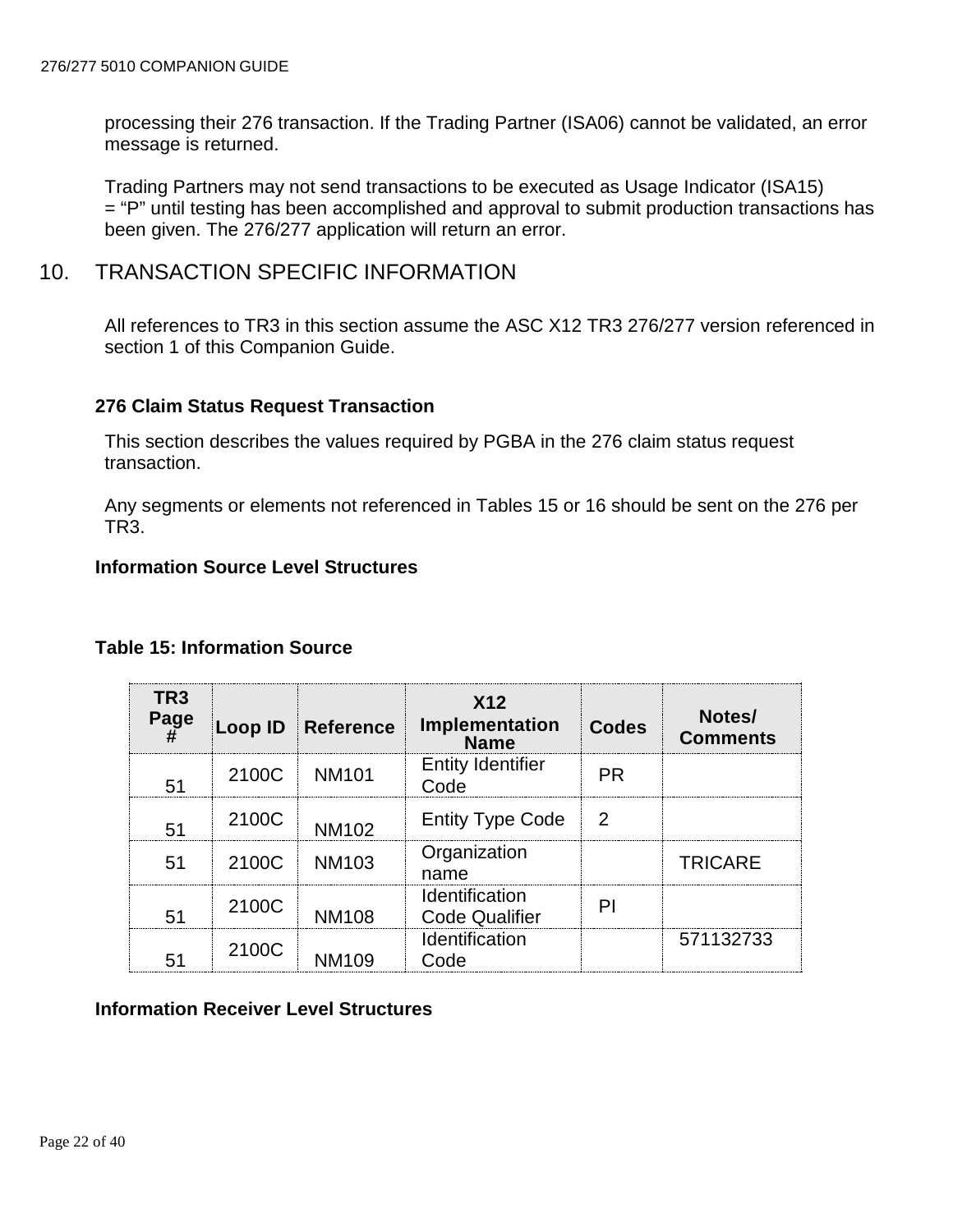<span id="page-22-0"></span>**Table 16: Information Receiver**

| TR <sub>3</sub><br>Page | Loop ID | <b>Reference</b> | <b>X12</b><br>Implementation<br><b>Name</b> | <b>Codes</b> | Notes/<br><b>Comments</b>                        |
|-------------------------|---------|------------------|---------------------------------------------|--------------|--------------------------------------------------|
| 77                      | 2100B   | <b>NM108</b>     | <b>Identification Code</b>                  | XX.          | <b>NPI</b>                                       |
|                         |         |                  | Qualifier                                   | FI           | Federal<br>Taxpayer<br>Identification<br>Number. |
|                         |         |                  |                                             | 34           | <b>Social Security</b><br>Number                 |
|                         |         |                  |                                             | <b>SV</b>    | Service Provider<br>Number                       |

#### <span id="page-22-1"></span>**Patient-Level Structures**

<span id="page-22-2"></span>**Table 17: Patient**

| TR <sub>3</sub><br>Page | Loop ID | Reference      | X <sub>12</sub><br>Implementation<br><b>Name</b>   | <b>Codes</b> | Notes/<br><b>Comments</b>                                                |
|-------------------------|---------|----------------|----------------------------------------------------|--------------|--------------------------------------------------------------------------|
|                         | 2100D   | NM108<br>NM109 | Member Identification<br>subscriber's ID<br>number | MI           | Must be the<br><b>TRICARE</b><br>member ID of<br>the insured<br>sponsor. |

#### <span id="page-22-3"></span>**277 Claim Status Response Transaction**

This section describes the values returned by PGBA in the 277 claim status response transaction. The following tables describe the PGBA utilization of segments and elements when there is a type of uniqueness or restriction. All other values comply with the TR3.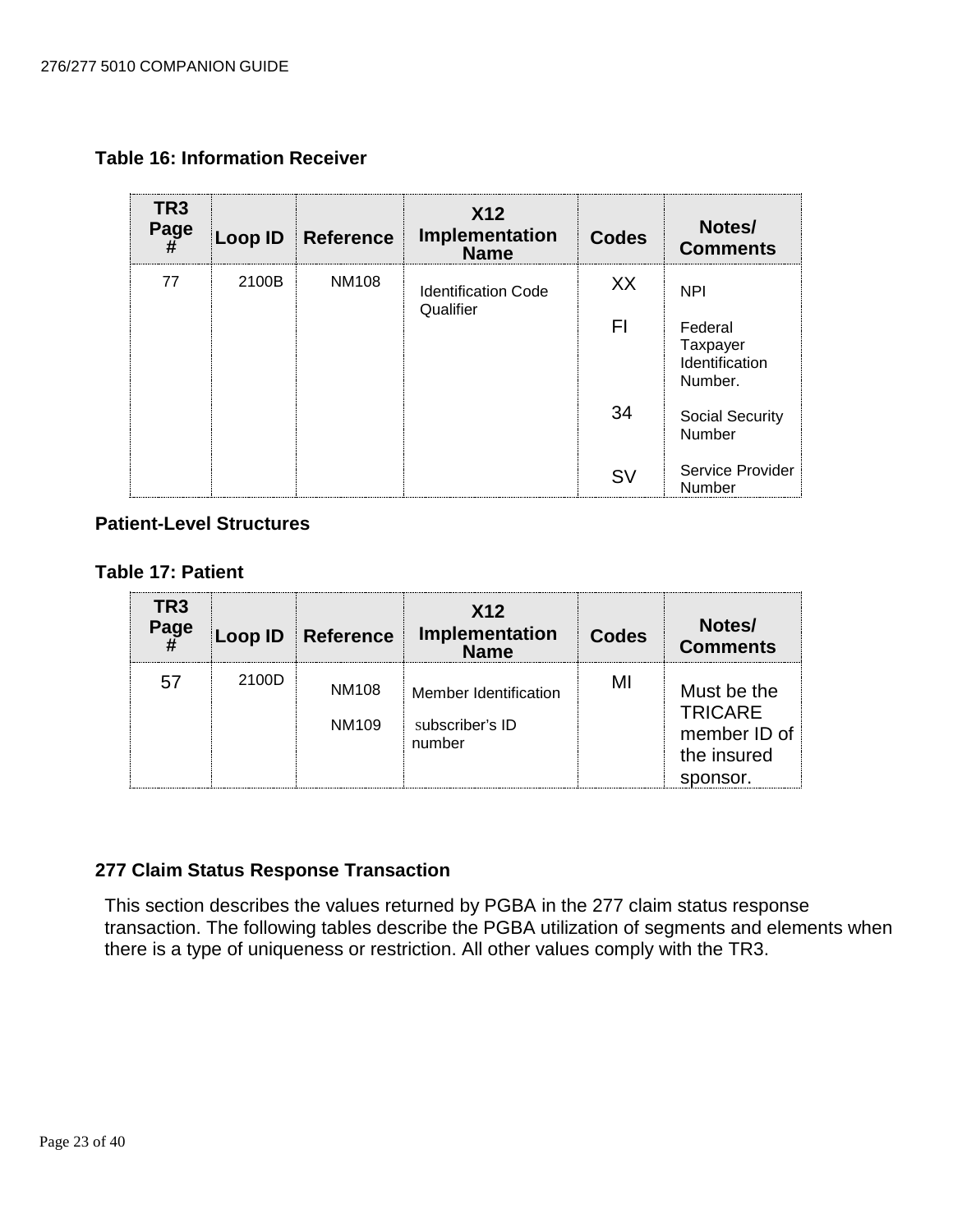# <span id="page-23-0"></span>**Table 18: Information Source**

| TR3<br>Page |       |              | X <sub>12</sub><br>Loop ID Reference Implementation | <b>Codes</b> | Notes/<br><b>Comments</b> |
|-------------|-------|--------------|-----------------------------------------------------|--------------|---------------------------|
| 218         | 2100A | <b>NM101</b> | <b>Entity Identifier</b><br>Code                    | PR.          | N/A                       |
| 220         | 2100A | <b>NM108</b> | Identification<br>Code<br>Qualifier                 | ΡI           | N/A                       |
| 220         | 2100A | <b>NM109</b> | Information<br>Source<br>Primary<br>Identifier      |              | <b>TRICARE</b>            |

# <span id="page-23-1"></span>**Table 19: Information Receiver**

| TR <sub>3</sub><br>Page<br># |       | Loop ID Reference | <b>X12</b><br>Implementation<br><b>Name</b>                       | <b>Codes</b> | Notes/<br><b>Comments</b>                                      |
|------------------------------|-------|-------------------|-------------------------------------------------------------------|--------------|----------------------------------------------------------------|
| 234                          | 2100B | <b>NM108</b>      | <b>Identification</b><br>Code<br>Qualifier                        | XX           | N/A                                                            |
| 235                          | 2100B | <b>NM109</b>      | Information<br>Receiver<br><b>Identification</b><br><b>Number</b> | XX<br>FI.    | <b>NPI</b><br>Federal<br>Taxpayer<br>Identification<br>Number. |
|                              |       |                   |                                                                   | 34           | <b>Social Security</b><br><b>Number</b>                        |
|                              |       |                   |                                                                   | <b>SV</b>    | Service<br>Provider<br><b>Number</b>                           |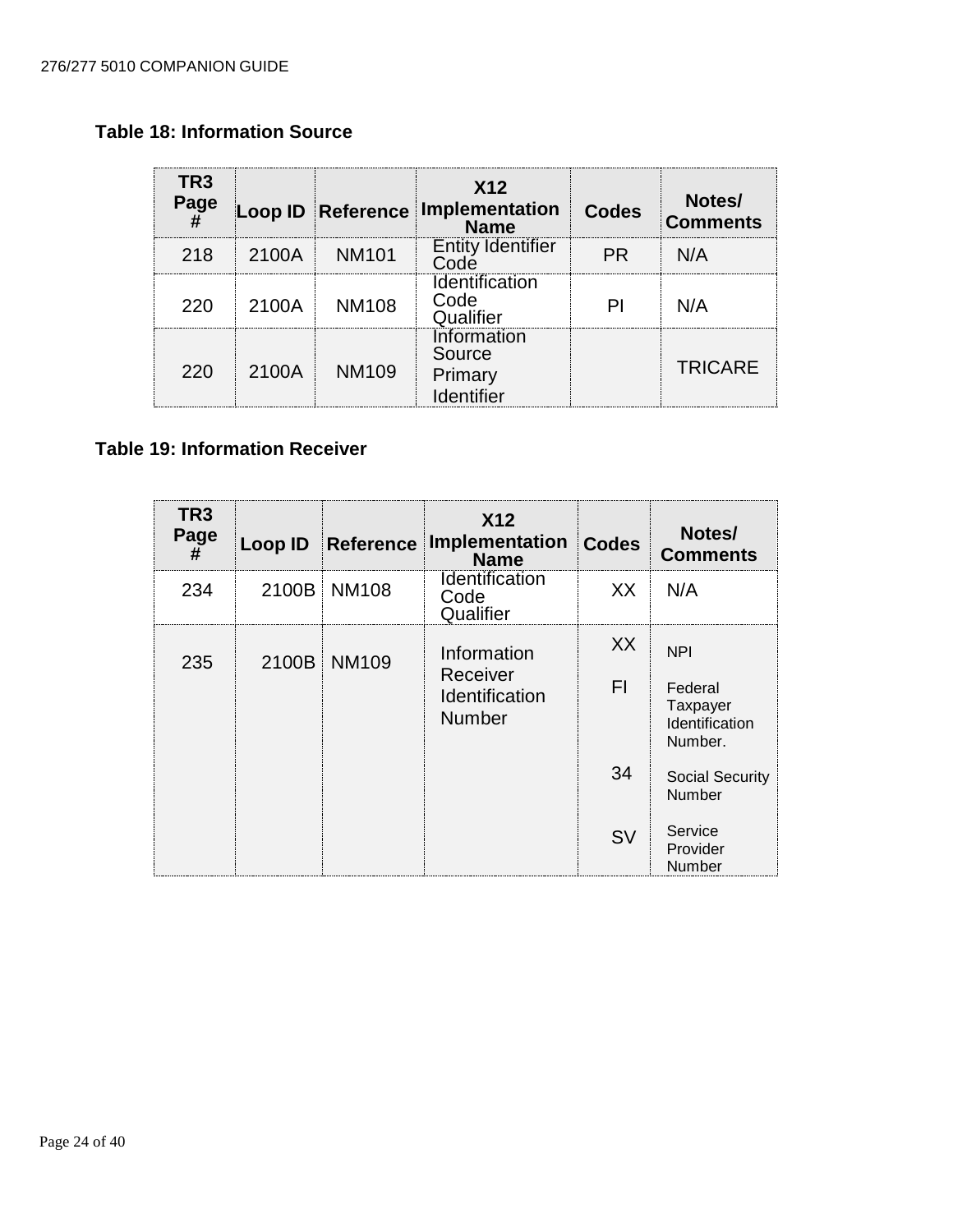### <span id="page-24-0"></span>11. APPENDIX A – IMPLEMENTATION CHECKLIST

GS\*HN\*7GWZZM2SCS\*7GWZZM2SCS\*20130321\*150303\*519\*X\*005010X212~

PGBA suggests entities use this information as a checklist of steps to become a submitter: Read and review this guide.

- Contact PGBA Technology Support Center at 803-736-5980 or 800-868-2505 with questions (if any).
- Get user ID and password.
- Send at least one test transaction. (These tests must be performed for each different transaction type that a trading partner is approved to submit to EDIG.)
- Begin submitting transactions.

#### <span id="page-24-1"></span>12. APPENDIX B – SAMPLE 276/277

This test example includes the minimum required data elements for a 276 request. Additional data may be provided but will not affect the 277 response.

#### **Sample 276**

```
ISA*03*7GWZZM2SCS*01*A70L1SA3 *ZZ*571132733 *ZZ*571132733 *130318*0935*^*00501*076575000*0*T*>~
GS*HR*7GWZZM2SCS*7GWZZM2SCS*20130318*0935*331001*X*005010X212~
ST*276*000000001*005010X212~
BHT*0010*13*076575000331001000000001*20130318*093522~
HL*1**20*1~NM1*PR*2*TRICARE*****PI*571132733~
HL*2*1*21*1~NM1*41*2*TRICARE EDI*****46*571132733~
HL*3*2*19*1~NM1*1P*2*ST FRANCIS HOSPITAL*****XX*1919191919~
HL*4*3*22*0~
DMG*D8*19600816*M~
NM1*IL*1*SMITH*BOBBY*S***MI*796144610~
TRN*1*201210090000000873U~
REF*BLT*131~
REF*6P*42YT800Q~
REF*EJ*LOU/2011 OCT 28~
AMT*T3*1840~
DTP*472*D8*20120912~
SE*18*000000001~
GE*1*331001~
IEA*1*076575000~
Sample 277<br>ISA*00* *00*
                    ZZ*571132733 *ZZ*571132733 *130321*1503*^*00501*076575000*0*T*
```
Page 25 of 40

HL\*1\*\*20\*1~

 $HL*2*1*21*1$ ~

HL\*3\*2\*19\*1~

ST\*277\*000000010\*005010X212~

BHT\*0010\*08\*076575000\*20130321\*1503\*DG~

NM1\*41\*2\*TRICARE EDI\*\*\*\*\*46\*571132733~

NM1\*1P\*2\*ST FRANCIS HOSPITAL\*\*\*\*\*XX\*1919191919~

NM1\*PR\*2\*TRICARE\*\*\*\*\*PI\*571132733~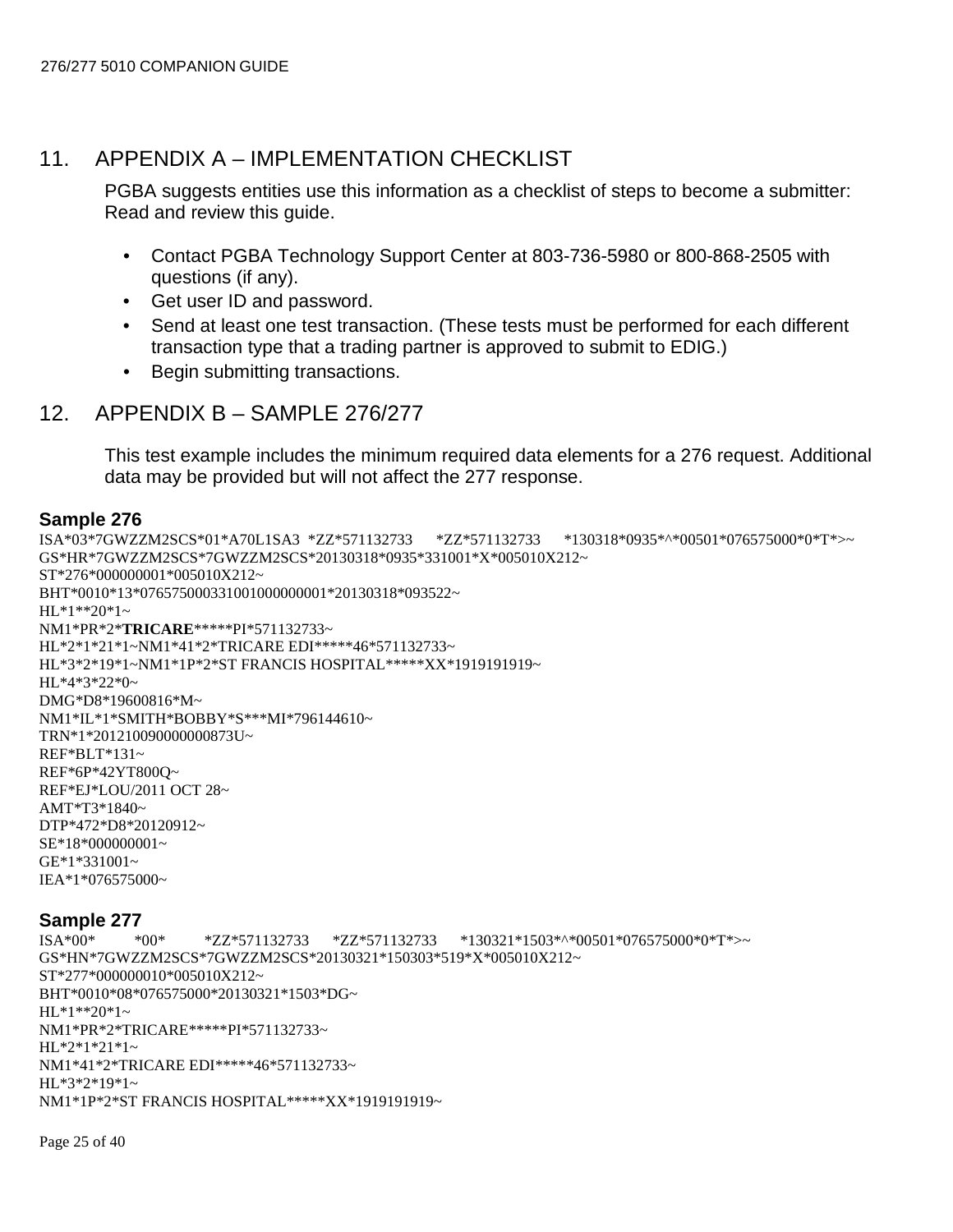HL\*4\*3\*22\*0~ NM1\*IL\*1\*SMITH\*BOBBY\*S\*\*\*MI\*796144610~ TRN\*2\*201210090000000873U~ STC\*F1>1\*20121017\*\*1840\*670.54\*20121017\*\*20121017\*0010000156~ REF\*1K\*2285X00510000~ REF\*BLT\*131~ REF\*EJ\*LOU/2011 OCT 28~ DTP\*472\*RD8\*20120912-20120912~ SE\*17\*000000010~ GE\*1\*519~ IEA\*1\*076575000~

# <span id="page-25-0"></span>13. APPENDIX C – TRADING PARTNER ENROLLMENT

Enrollment with the EDI Gateway requires prospective trading partners to complete and submit the PGBA EDIG Trading Partner Enrollment Form and the Trading Partner Agreement. The purpose of the PGBA EDIG Trading Partner Enrollment Form is to enroll providers, software vendors, clearinghouses and billing services as trading partners and recipients of electronic data. It is important you follow these instructions and complete all the required information. We will return incomplete forms to the applicant, which could delay the enrollment process.

The enrollment form is in the Appendix of the EDI Gateway Technical Communications User's Manual and is also available at the [HIPAA Critical Center.](http://www.hipaacriticalcenter.com/) You should complete enrollment forms electronically and email them to [EDIG.OPS@PalmettoGBAservices.com.](mailto:EDIG.OPS@PalmettoGBAservices.com.) Use your TAB key to move forward through the form fields or click your cursor in a desired field or box. Be sure to save the file after you have completed the form.

The Trading Partner Agreement is a legal document. All trading partners are required to print, complete and return the originally signed hard copy via mail prior to being moved to production status. The PGBA Trading Partner Agreements can be found at the [HIPAA Critical Center.](http://www.hipaacriticalcenter.com/) The PGBA Trading Partner Agreement is located on [www.tricare-west.com](https://www.tricare-west.com/) within the Claims Submission page.

If you are a prospective PGBA, LLC trading partner, print and mail a hard copy of the completed Trading Partner Agreement to:

**Palmetto GBA Attention: EDIG Operations, AG-280 2300 Springdale Drive, Building One Camden, SC 29020-1728**

Table 20 will help trading partners complete the enrollment form.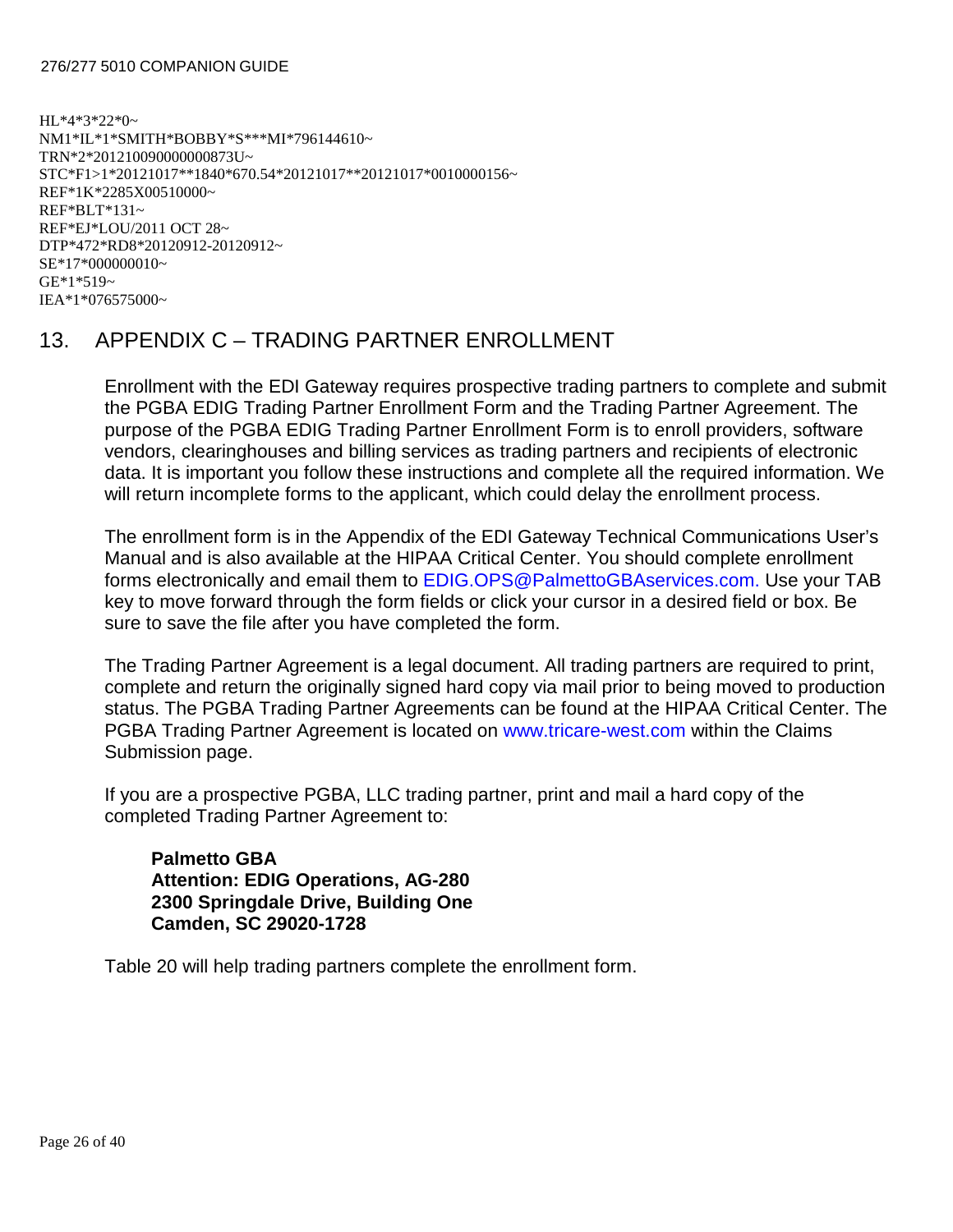# <span id="page-26-0"></span>**Table 20: Enrollment Form Instructions**

| <b>Form Field Name</b>      | <b>Instructions for Field Completion</b>                                                                                                                           |              |  |
|-----------------------------|--------------------------------------------------------------------------------------------------------------------------------------------------------------------|--------------|--|
| Date                        | Enter today's date.                                                                                                                                                | Req.<br>123  |  |
| Action Requested:           | Indicate the action to be taken on the enrollment form.                                                                                                            |              |  |
|                             | Note: Depending on the requested action, different fields of this form are                                                                                         |              |  |
|                             | required. These are identified in the column at right.                                                                                                             |              |  |
|                             | To apply for a new Trading Partner ID, check New Trading Partner ID.<br>1.                                                                                         |              |  |
| New Trading Partner ID      | To change Trading Partner information, check Change.<br>2.                                                                                                         | $\mathbf{1}$ |  |
|                             |                                                                                                                                                                    |              |  |
| Change                      | 3.<br>To cancel your enrollment, check Cancel.                                                                                                                     | 2            |  |
| Cancel                      |                                                                                                                                                                    | 3            |  |
|                             |                                                                                                                                                                    |              |  |
|                             | Enter the name of the entity that will be submitting/receiving electronic                                                                                          |              |  |
| <b>Trading Partner Name</b> | transactions with BlueCross BlueShield of South Carolina EDIG.                                                                                                     | 123          |  |
|                             |                                                                                                                                                                    |              |  |
| <b>Trading Partner ID</b>   | EDIG assigns the Trading Partner ID to identify trading partners in our system.                                                                                    | 23           |  |
|                             |                                                                                                                                                                    |              |  |
| Federal Tax ID#             | Enter the trading partner's federal tax identification number.                                                                                                     | 1            |  |
| Type of Business            | Select the type of primary business the trading partner conducts. If you check                                                                                     | 1            |  |
|                             | "Other," indicate the type of business on the line provided.                                                                                                       |              |  |
|                             | Check one box per enrollment form indicating if transactions are BlueCross                                                                                         |              |  |
| Line of Business            | BlueShield of South Carolina Commercial or PGBA.                                                                                                                   | 1            |  |
|                             | Indicate, in mm/dd/ccyy format, the date the trading partner plans to begin                                                                                        |              |  |
| <b>Start Date</b>           | transaction testing with BlueCross BlueShield of South Carolina EDIG.                                                                                              | 1            |  |
|                             |                                                                                                                                                                    |              |  |
| <b>End Date</b>             | If you are using this form to cancel an account, indicate, in mm/dd/ccyy format,<br>the date the trading partner intends to terminate its trading partner account. | 3            |  |
|                             |                                                                                                                                                                    |              |  |
|                             | If you wish to download your files in a compressed format, check <b>PKZIP</b> or                                                                                   |              |  |
| Compression                 | UNIX. If not, check No Compression.                                                                                                                                | $\mathbf{1}$ |  |
|                             | Check the preferred communication method.                                                                                                                          |              |  |
|                             | If you select the HTTPS channel, please follow instructions in the CORE<br>Companion Guide.                                                                        |              |  |
|                             | If you select Secure FTP or VPN, complete and return the "SFTP/VPN                                                                                                 |              |  |
|                             | Customer Parameter Survey" and attach your public key ID file to your email.                                                                                       |              |  |
|                             | If you select TCPIP via VPN, complete and return the "BlueCross BlueShield                                                                                         |              |  |
|                             | of South Carolina Commercial TCPIP via VPN Customer Connectivity                                                                                                   |              |  |
| Protocol                    | Parameter Survey" and/or the "PGBA TCPIP via VPN Customer Connectivity                                                                                             | 1            |  |
|                             | Parameter Survey."<br>If you select NDM, complete the "BlueCross BlueShield of South Carolina                                                                      |              |  |
|                             | Commercial NDM Customer Connectivity Parameter Survey" and/or the                                                                                                  |              |  |
|                             | "PGBA NDM Customer Connectivity Parameter Survey."                                                                                                                 |              |  |
|                             | All Customer Connectivity Parameter Survey forms are in the Appendix of the                                                                                        |              |  |
|                             | EDI Gateway Technical Communications User's Manual. Please complete and                                                                                            |              |  |
|                             | return the form to EDIG.SUPPORT@PalmettoGBAservices.com.                                                                                                           |              |  |
| Service Address             | Enter the trading partner's complete address (including street, city, state and                                                                                    | 12           |  |
|                             | ZIP). This address must be the physical location for your business.                                                                                                |              |  |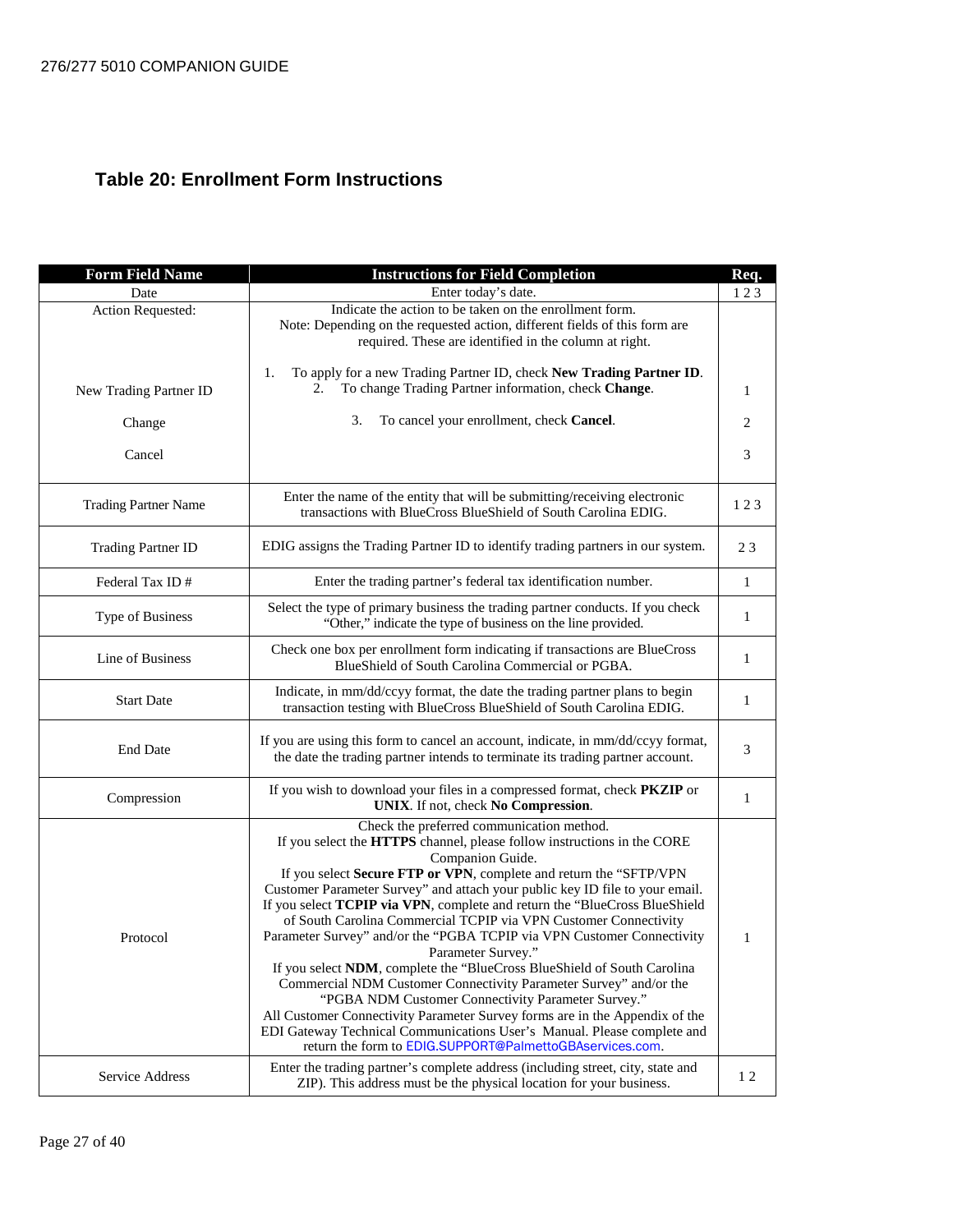| <b>Form Field Name</b>                                                                                                                                                | <b>Instructions for Field Completion</b>                                                                                                                                                                                                                                                                                                             |    |
|-----------------------------------------------------------------------------------------------------------------------------------------------------------------------|------------------------------------------------------------------------------------------------------------------------------------------------------------------------------------------------------------------------------------------------------------------------------------------------------------------------------------------------------|----|
| If different from the service address, enter the trading partner's billing (or<br><b>Billing Address</b><br>mailing) address (including street, city, state and ZIP). |                                                                                                                                                                                                                                                                                                                                                      | 12 |
| Primary Business Contact's<br>Information                                                                                                                             | The name, email address, telephone number and fax number of the trading<br>partner's primary business contact. This is the person BlueCross BlueShield of<br>South Carolina EDIG will contact if there are questions regarding the<br>enrollment or future questions about the account.                                                              | 12 |
| <b>Technical Contact's Information</b>                                                                                                                                | The name, email address, telephone number and fax number of the trading<br>partner's technical contact. This is the person BlueCross BlueShield of South<br>Carolina EDIG will contact if there are technical questions or problems.                                                                                                                 | 12 |
| After Hours Technical Contact's<br>Information                                                                                                                        | The name, email address, telephone number and fax number of the trading<br>partner's after hours technical contact. This is the person BlueCross BlueShield<br>of South Carolina EDIG will contact if there are technical questions or problems<br>after normal business hours.                                                                      | 12 |
| <b>On-Call Technical Contact's</b><br>Information                                                                                                                     | The name, email address, telephone number and fax number of the trading<br>partner's on-call technical contact. This is the person BlueCross BlueShield of<br>South Carolina EDIG will contact if there are technical questions or problems<br>after normal business hours when it is unable to contact the After Hours<br><b>Technical Contact.</b> | 12 |
| <b>Transaction Volume Estimates</b>                                                                                                                                   | Mark yes $(Y)$ or no $(N)$ for each mode. If you mark yes, indicate the average number<br>of transactions you anticipate submitting each week.                                                                                                                                                                                                       |    |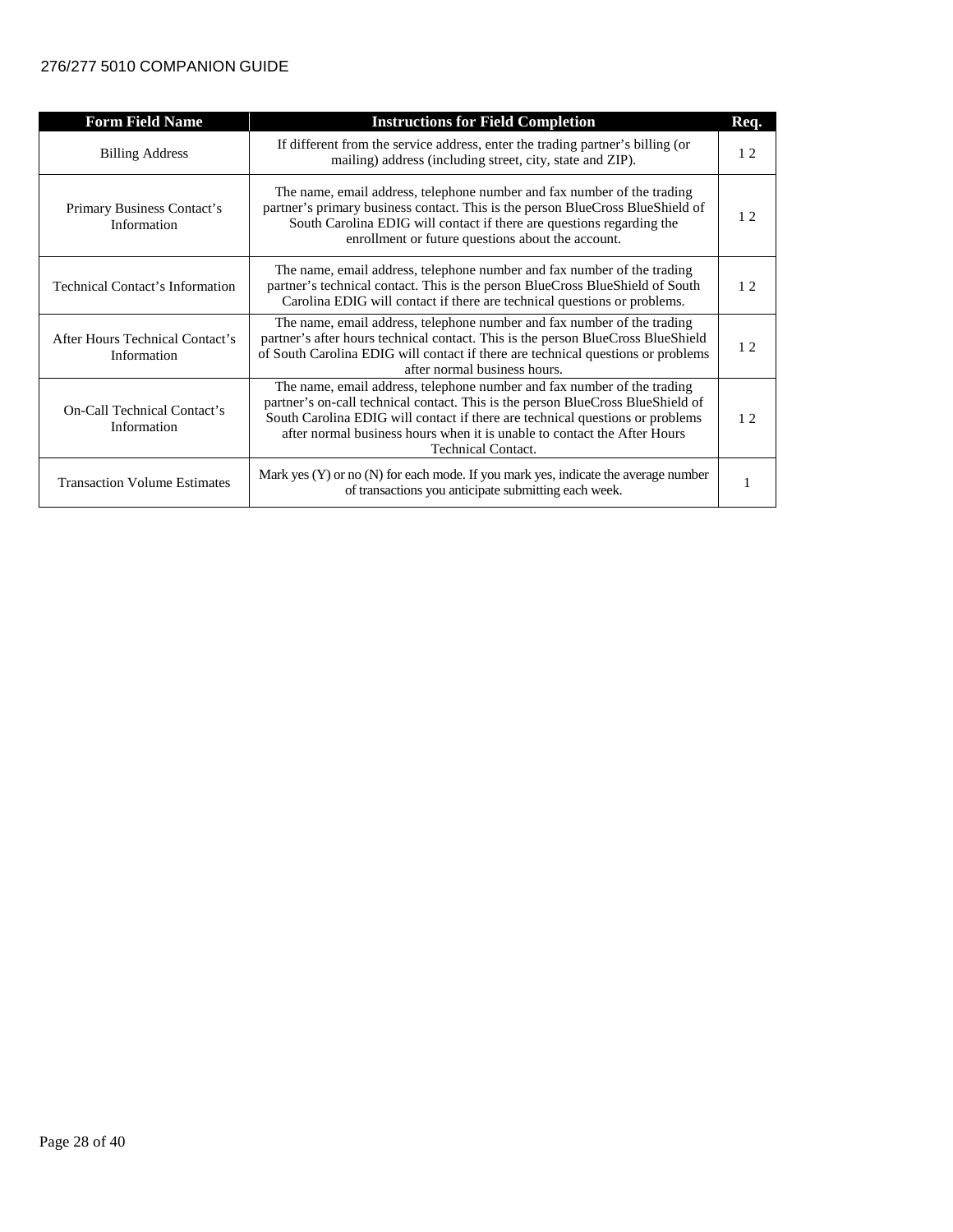|                                | Date:                                                                                                   |
|--------------------------------|---------------------------------------------------------------------------------------------------------|
| <b>Action Requested:</b>       | New Trading Partner ID                                                                                  |
| (Check One)                    | $\Box$ Change<br>$\exists$ Cancel                                                                       |
| <b>Trading Partner's Name:</b> |                                                                                                         |
| <b>Trading Partner's ID:</b>   |                                                                                                         |
| <b>Federal Tax ID#:</b>        |                                                                                                         |
| <b>Type of Business:</b>       | Institutional Health Care Provider □ Clearinghouse<br>$\Box$ Billing Service                            |
| (Check One)                    | □ Professional Health Care Provider □ Health Care Plan                                                  |
|                                | Retail Pharmacy<br>Pharmacy Benefit Manager                                                             |
| <b>Line of Business:</b>       | Software Vendor<br>$\Box$ Other (indicate): $\Box$<br>BlueCross BlueShield of South Carolina Commercial |
| (Check One)                    | $\Box$ PGBA, LLC                                                                                        |
| <b>Start Date:</b>             | (mm/dd/ccyy)<br>$\text{(mm/dd/ccyy)}$<br><b>End Date:</b>                                               |
|                                | (Required when canceling an account)                                                                    |
| <b>Compression:</b>            | $\Box$ No Compression $\Box$ PKZIP<br>$\sqcap$ UNIX                                                     |
| (Check One)<br>Protocol:       |                                                                                                         |
| (Check One)                    | <b>NDM</b><br>FTP DIALUP<br>ASYNC DIALUP (product)                                                      |
|                                | <b>Secure FTP</b><br>$\Box$ VPN<br>TCPIP via VPN<br>$\Box$ TCPIP via AGNS                               |
|                                | HTTPS/SOAP<br>HTTPS/MIME                                                                                |
| <b>Address 1:</b>              | <b>Service Address</b>                                                                                  |
| <b>Address 2:</b>              |                                                                                                         |
| City/State/ZIP:                |                                                                                                         |
|                                | Billing Address (If different from the Service Address)                                                 |
| <b>Address 1:</b>              |                                                                                                         |
| <b>Address 2:</b>              |                                                                                                         |
| City/State/ZIP:                |                                                                                                         |
|                                | <b>Primary Business Contact's Information</b>                                                           |
| <b>First/Last Name:</b>        | Email:                                                                                                  |
| <b>Telephone:</b>              | $)$ - ext.<br><b>Fax:</b>                                                                               |
|                                | <b>Primary Technical Contact's Information</b>                                                          |
| <b>First/Last Name:</b>        | <b>Email:</b>                                                                                           |
| Telephone:                     | Fax:<br>$( )$ -<br>$( )$ $ ext.$                                                                        |
|                                | <b>After Hours Technical Contact's Information</b>                                                      |
| <b>First/Last Name:</b>        | <b>Email:</b>                                                                                           |
| Telephone:                     | Fax:<br>$(+)$ -<br>€<br>$)$ - ext.                                                                      |
|                                | <b>On-Call Technical Contact's Information</b>                                                          |
| <b>First/Last Name:</b>        | Email:                                                                                                  |
| Telephone:                     | Fax:<br>$\sqrt{2}$<br>) __________ ext.<br>$\left($                                                     |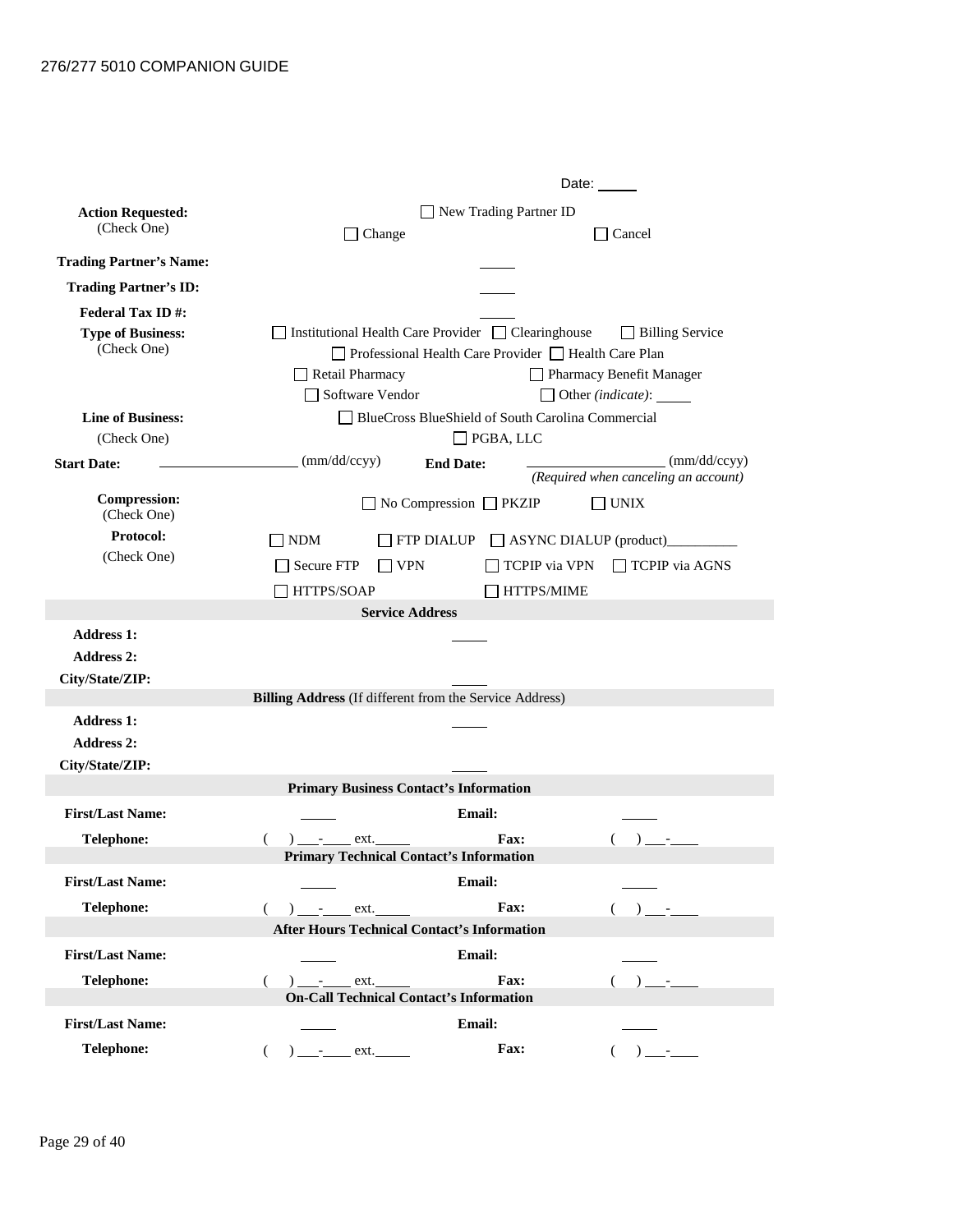| <b>Transaction Volume Estimates</b>                                                                   |         |             |                              |         |             |
|-------------------------------------------------------------------------------------------------------|---------|-------------|------------------------------|---------|-------------|
| <b>Transmission*</b>                                                                                  | $Y/N^*$ | Avg. Trans† | Transmission*                | $Y/N^*$ | Avg. Trans† |
| ASC X12N 270 (005010X279A1)                                                                           |         | /wk         | ASC X12N 837I (005010X223A2) |         | /wk         |
| ASC X12N 271 (005010X279A1)                                                                           |         | /wk         | ASC X12N 837P(005010X222A1)  |         | /wk         |
| ASC X12N 276 (005010X212)                                                                             |         | /wk         | ASC X12N 837D (005010X224A2) |         | /wk         |
| ASC X12N 277 (005010X212)                                                                             |         | /wk         | ASC X12N 835 (005010X221A1)  |         | /wk         |
| ASC X12N 278 (005010X217)                                                                             |         | /wk         | ASC X12N 834 (005010X220A1)  |         | /wk         |
| * Versions supported as of $01/01/2012$<br>† Average number of transactions per week<br>$**$ Yes / No |         |             |                              |         |             |

For every box you checked "Y," provide the average # of transactions to be submitted weekly.

#### **Vendor's Information**

If a vendor's software is used to create ASC X12N transactions submitted to the EDI Gateway, please provide the vendor's name and address and list the transactions.

| Vendor's Name:  |  |
|-----------------|--|
| Address 1:      |  |
| Address 2:      |  |
| City/State/ZIP: |  |
| Transactions:   |  |
|                 |  |

#### **Customer's Information**

If your business is authorized to send or receive transactions on behalf of another entity, please provide the entity's name, federal tax identification number and national provider identifier number. **This is required for all transactions.**

| <b>Name</b> | <b>Federal Tax</b><br><b>Identification Number</b> | <b>National Provider</b><br><b>Identifier Number</b> |
|-------------|----------------------------------------------------|------------------------------------------------------|
|             |                                                    |                                                      |
|             |                                                    |                                                      |
|             |                                                    |                                                      |
|             |                                                    |                                                      |
|             |                                                    |                                                      |
|             |                                                    |                                                      |
|             |                                                    |                                                      |
|             |                                                    |                                                      |
|             |                                                    |                                                      |
|             |                                                    |                                                      |
|             |                                                    |                                                      |
|             |                                                    |                                                      |
|             |                                                    |                                                      |
|             |                                                    |                                                      |
|             |                                                    |                                                      |
|             |                                                    |                                                      |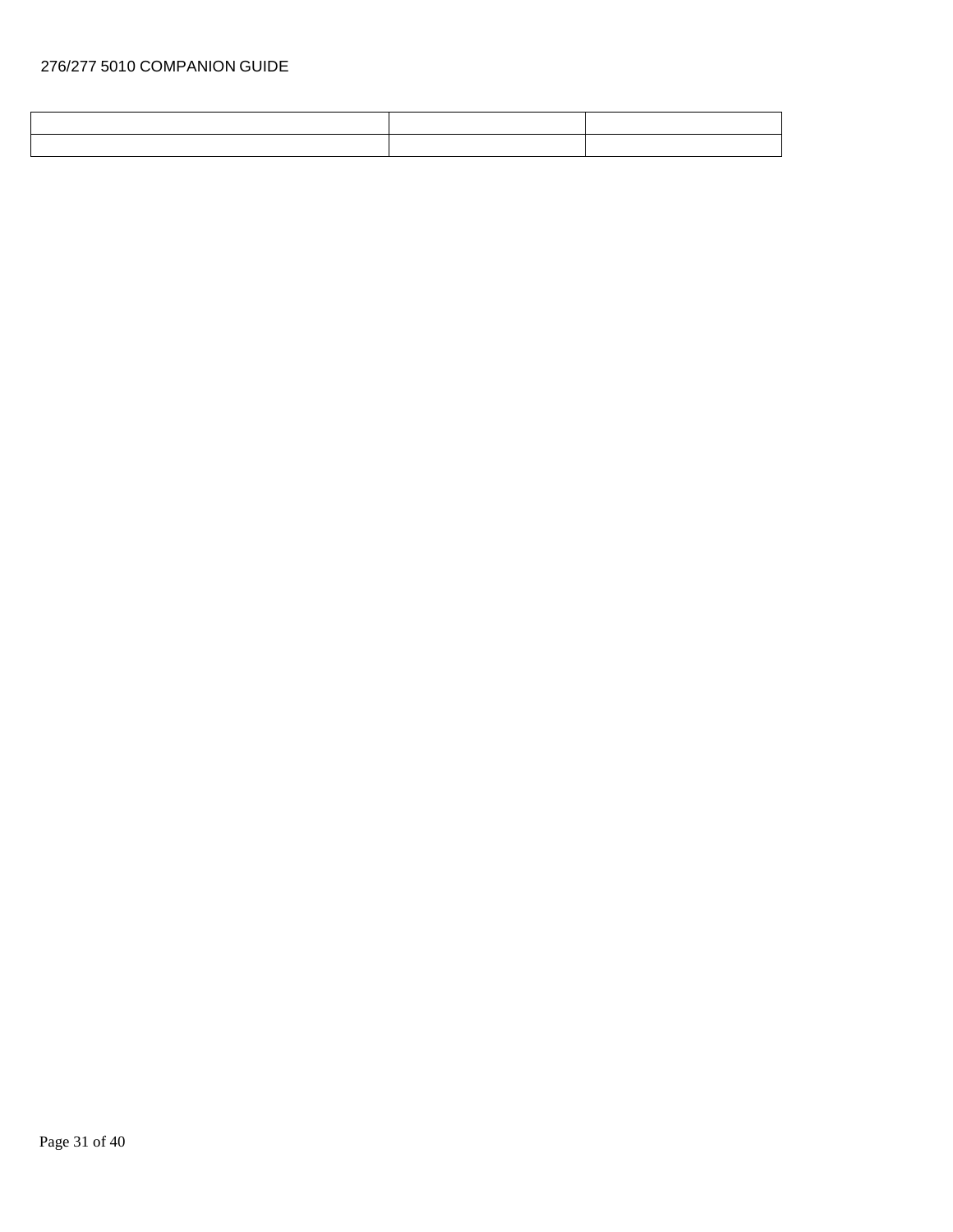If you are a clearinghouse or software vendor and would like to be added to the Certified Vendor list on [www.tricare-west.com](https://www.tricare-west.com/), please provide this information:

| Website Address/URL. |
|----------------------|
|                      |

Salesperson's Name and Telephone #: \_\_\_\_\_\_\_\_\_\_\_\_\_\_\_\_\_\_\_\_\_\_\_\_\_\_\_\_\_\_\_\_

If you would like to provide additional contact information, please do so here. On the description line give a brief explanation or purpose for the additional contact.

 $\overline{\mathbf{r}}$ 

# **Additional Contact Information**

| <sup>1st</sup> Additional Contact Information                                                                                                                                                                                            |                                                                                                                                                                                                                                      |
|------------------------------------------------------------------------------------------------------------------------------------------------------------------------------------------------------------------------------------------|--------------------------------------------------------------------------------------------------------------------------------------------------------------------------------------------------------------------------------------|
|                                                                                                                                                                                                                                          | Email: <u>Email:</u> All and the second second second second second second second second second second second second second second second second second second second second second second second second second second second secon  |
|                                                                                                                                                                                                                                          |                                                                                                                                                                                                                                      |
|                                                                                                                                                                                                                                          |                                                                                                                                                                                                                                      |
| <sup>2nd</sup> Additional Contact Information                                                                                                                                                                                            |                                                                                                                                                                                                                                      |
|                                                                                                                                                                                                                                          |                                                                                                                                                                                                                                      |
| <b>Telephone:</b> ( ) _____ ext. ____ <b>ext. The set of the set of the set of the set of the set of the set of the set of the set of the set of the set of the set of the set of the set of the set of the set of the set of the se</b> |                                                                                                                                                                                                                                      |
| <u> 1989 - Andrea Andrews, Amerikaansk politik (* 1958)</u>                                                                                                                                                                              |                                                                                                                                                                                                                                      |
| 3 <sup>rd</sup> Additional Contact Information                                                                                                                                                                                           |                                                                                                                                                                                                                                      |
|                                                                                                                                                                                                                                          | Email: <u>contract and the contract of the contract of the contract of the contract of the contract of the contract of the contract of the contract of the contract of the contract of the contract of the contract of the contr</u> |
| <b>Telephone:</b> $\qquad \qquad$ <u>____</u> _____ ext. ______                                                                                                                                                                          |                                                                                                                                                                                                                                      |
|                                                                                                                                                                                                                                          |                                                                                                                                                                                                                                      |
| <sup>4th</sup> Additional Contact Information                                                                                                                                                                                            |                                                                                                                                                                                                                                      |
|                                                                                                                                                                                                                                          |                                                                                                                                                                                                                                      |
| <b>Telephone:</b> ( ) _____ ext. _____ <b>ext. The set of the set of the set of the set of the set of the set of the set of the set of the set of the set of the set of the set of the set of the set of the set of the set of the s</b> |                                                                                                                                                                                                                                      |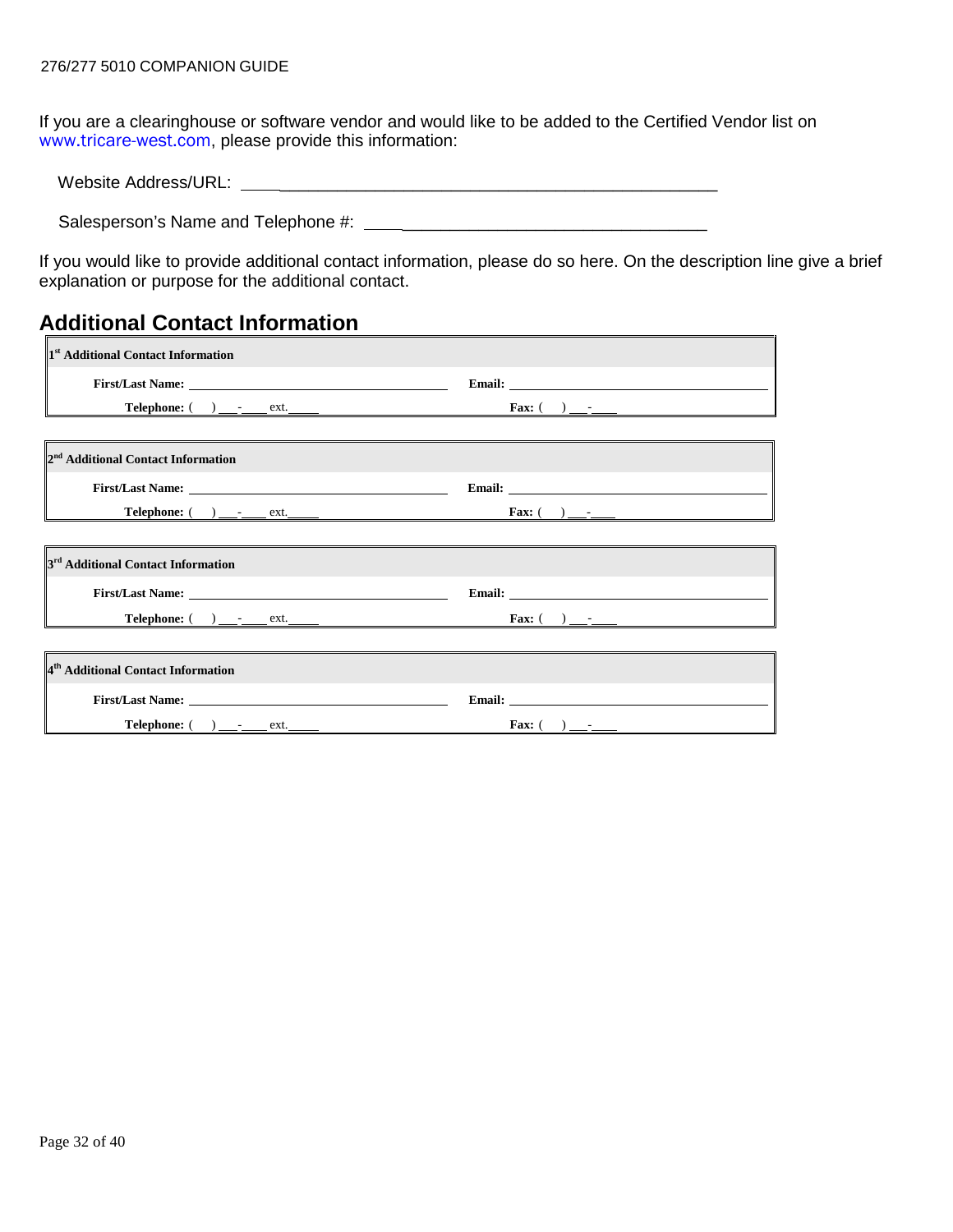# <span id="page-32-0"></span>14. APPENDIX D – CLEARINGHOUSE TRADING PARTNER AGREEMENT

#### CLEARINGHOUSE ELECTRONIC TRADING PARTNER AGREEMENT

Agreement No.:

This Electronic Trading Partner Agreement ("Agreement") is entered into as of the day of **EXALGE 2012** ("Effective Date"), by and between PGBA and its subsidiaries, and  $($ "Trading Partner").

#### **RECITALS**

WHEREAS, Trading Partner acts as a Business Associate to certain Providers and submits electronic transactions to PGBA on behalf of such Providers; and

WHEREAS, both Parties are entering into this Agreement to facilitate, through transmission via electronic formats consistent with or otherwise allowed by Social Security Act § 1173 and the Standards for Electronic Transactions, 45 C.F.R. Parts 160 and 162, as may be amended or modified from time to time ("Transaction Rules"), the submission and payment of claims for medical services and supplies rendered or sold to Covered Individuals by Providers;

NOW, THEREFORE, in consideration for the mutual promises herein, the Parties agree as follows:

#### **I. DEFINITIONS**

The following terms with initial capitals have these meanings:

- 1.1 **ANSI** means American National Standards Institute; an organization whose Accredited Standards Committee develops and approves uniform standards for the electronic interchange of business transactions.
- 1.2 **Business Associate** means an entity meeting the definition of 45 C.F.R. Part 160.103.
- 1.3 **Confidential Health Information** means information relating to specific Individuals, including Individually Identifiable Health Information and Health Information, that is exchanged by and between PGBA and Trading Partner or Providers for various business purposes, and that is protected from disclosure to unauthorized persons or entities by Social Security Act § 1171 *et seq.*, the Standards for Privacy of Individually Identifiable Health Information, 45 C.F.R. Parts 160 and 164, the Privacy Act of 1974 (5 U.S.C. § 552A), or other applicable state and federal statutes and regulations, including statutes and regulations protecting the privacy of general medical, mental health and substance abuse records (collectively "Privacy Statutes and Regulations").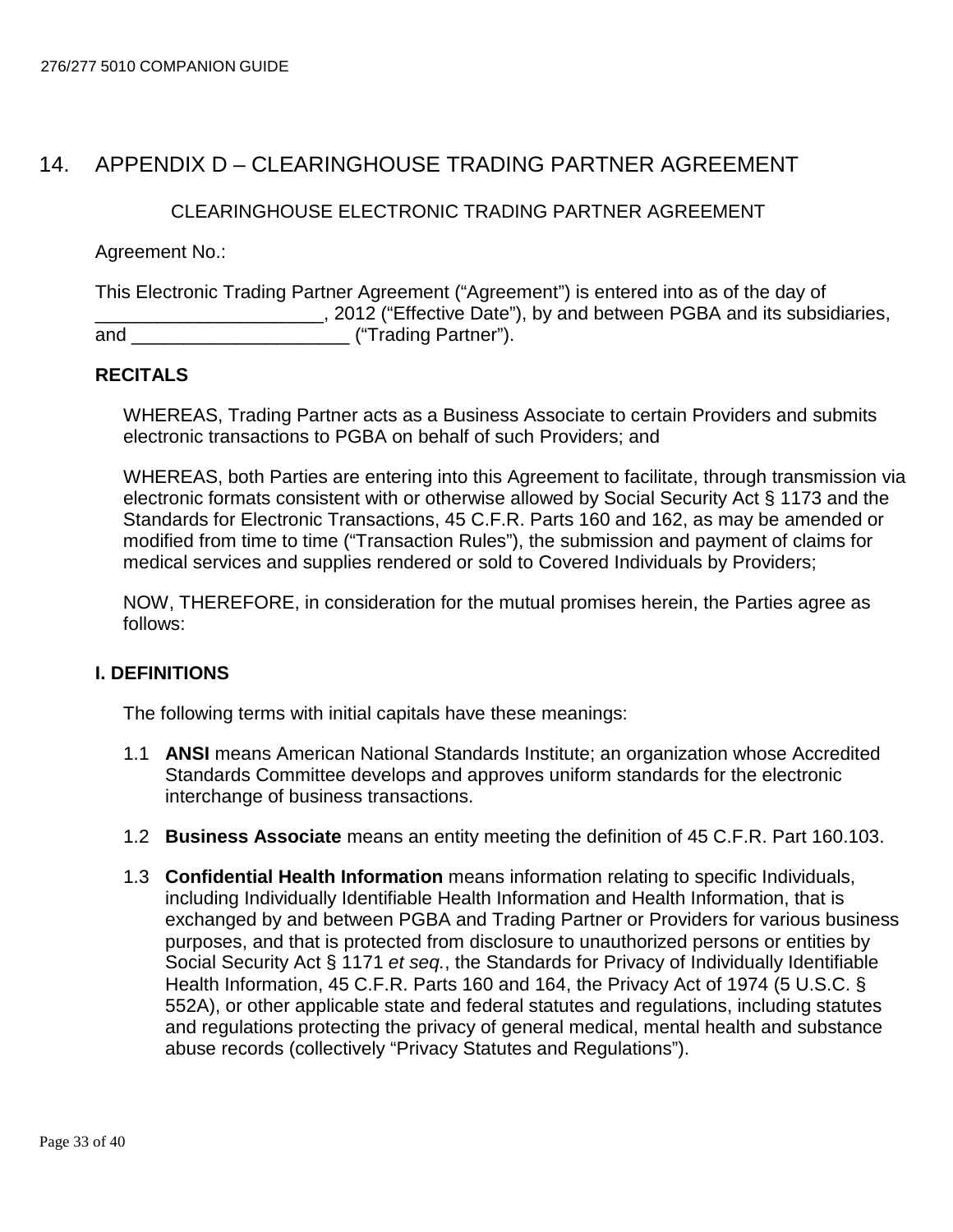- 1.4 **Covered Individual** means an Individual who is eligible for payment of certain services or supplies rendered or sold to the Individual or to the Individual's eligible dependents under the terms, conditions, limitations and exclusions of a health benefit program issued or administered by PGBA or a health benefit program issued or administered by another Payor.
- 1.5 **Data Transmission** means automated transfer or exchange of data, pursuant to the terms and conditions of this Agreement, between PGBA and Trading Partner by means of their respective Operating Systems, which are compatible for that purpose, and includes without limitation Electronic Data Interchange ("EDI"), Electronic Remittance Advice ("ERA") and Electronic Media Claims ("EMC") transmissions.
- 1.6 **Electronic Data Interchange ("EDI")** means the automated exchange of business documents from application to application.
- 1.7 **Electronic Media Claims ("EMC")** means automated methods of submitting claims for payment of medical services or supplies rendered or sold by a Provider or Supplier to an Individual.
- 1.8 **Electronic Remittance Advice ("ERA")** means a document containing information pertaining to the disposition of a specific claim for payment of services or supplies rendered to an Individual that a Provider or Supplier files with PGBA on the Individual's behalf. The documents include, without limitation, information such as the Provider or Supplier name and address, Individual's name, date of service, amount billed, amount paid, whether the claim is approved or denied, and if denied, the reason for the denial.
- 1.9 **Envelope** means a control structure in a format required by this Agreement for the electronic interchange of one or more encoded Data Transmissions between PGBA and Trading Partner.
- 1.10 **Health Information** means any information, whether oral or recorded in any form or medium that (i) is created or received by a Provider, health plan, public health authority, employer, life insurer, school, university or health care clearinghouse and (ii) relates to the past, present, or future physical or mental health or condition of an Individual, the provision of health care to an Individual or the past, present, or future payment for the provision of health care to an Individual.
- 1.11 **Individual** means a person whose claims for services or supplies may be eligible to be paid under the terms of an applicable governmental or private program for which PGBA processes or administers claims, and specifically includes without limitation Medicare Eligible Individuals, Medicaid Eligible Individuals and Covered Individuals. Trading Partner acknowledges and agrees that claim payments made according to this Agreement will be made directly either to Providers on behalf of the Individual, or directly to the Individual, at PGBA's discretion.
- 1.12 **Individually Identifiable Health Information** means any Health Information, including demographic information collected from an Individual, that is created or received by a Provider, health plan, employer or health care clearinghouse and either (i) identifies an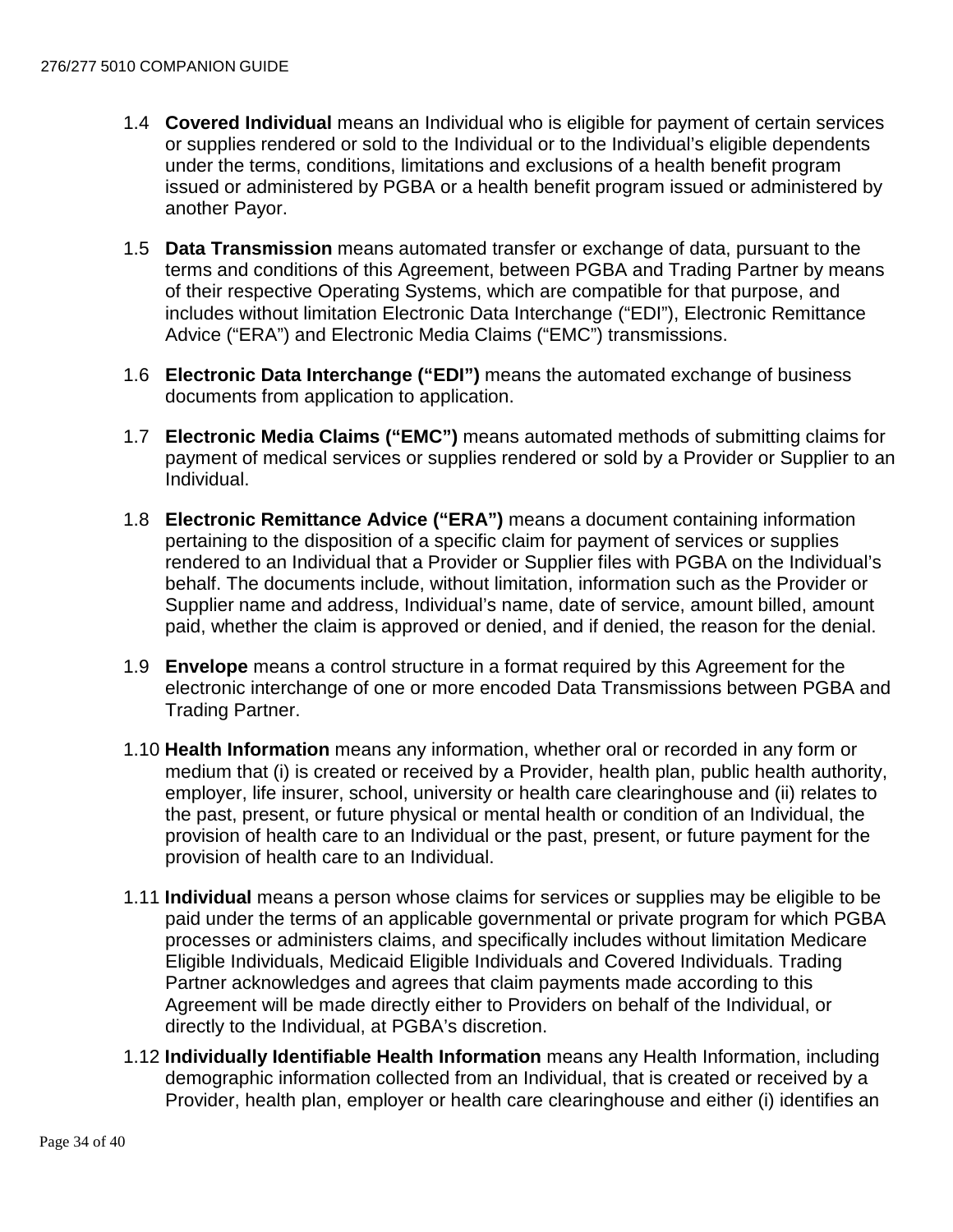Individual or (ii) creates a reasonable basis to believe the information can be used to identify the Individual.

- 1.13 **Operating System** means the equipment, software and trained personnel necessary for a successful Data Transmission.
- 1.14 **Payor** means a business organization that provides benefit payments for certain services or supplies rendered or sold to Covered Individuals or their eligible dependents under the terms, conditions, limitations and exclusions of a health benefit program issued or administered by the Payor.
- 1.15 **Proprietary Information** means information used or created by PGBA in the conduct of its business activities that is not normally made available to PGBA's customers, competitors or third parties, the disclosure of which will or may impair PGBA's competitive position or otherwise prejudice PGBA's ongoing business.
- 1.16 **Provider** means a customer of Trading Partner that operates as a hospital or professional practitioner duly certified or licensed to provide health care services to Covered Individuals, and includes, without limitation, extended care facilities, skilled nursing facilities, rehabilitation facilities, home health agencies, hospices, physicians, dentists, clinical social workers, ambulance services, and hospitals or professional practitioners specifically certified or approved by HHS to provide reimbursable health care services to Medicare Eligible Individuals.
- 1.17 **Security Access Codes** mean alphanumeric codes that PGBA assigns to Trading Partner to allow Trading Partner access to PGBA's Operating System for the purpose of successfully executing Data Transmissions or otherwise carrying out this Agreement.
- 1.18 **Source Documents** mean documents containing Data that are or may be required as part of a Data Transmission concerning a claim for payment of charges for medical services that a Provider furnishes or medical supplies that a Supplier sells to a Covered Individual. Source Documents are subject to the security standards of Article V of this Agreement. Examples of Data contained within a Source Document include, without limitation, Individual's name and identification number, claim number, diagnosis codes for the services rendered, dates of service, service procedure descriptions, applicable charges for the services rendered, the Provider's or Supplier's name and/or identification number, and signature.
- 1.19 **Supplier** means a person or organization that is a customer of Trading Partner and is engaged in the business of selling or leasing durable medical equipment or supplies to Covered Individuals.
- 1.20 **Trade Data Log** means the complete, written summary of Data and Data Transmissions exchanged between the Parties over the period of time this Agreement is in effect and includes, without limitation, sender and receiver information, and transmission date, time and general nature.

#### **II. TERM AND TERMINATION**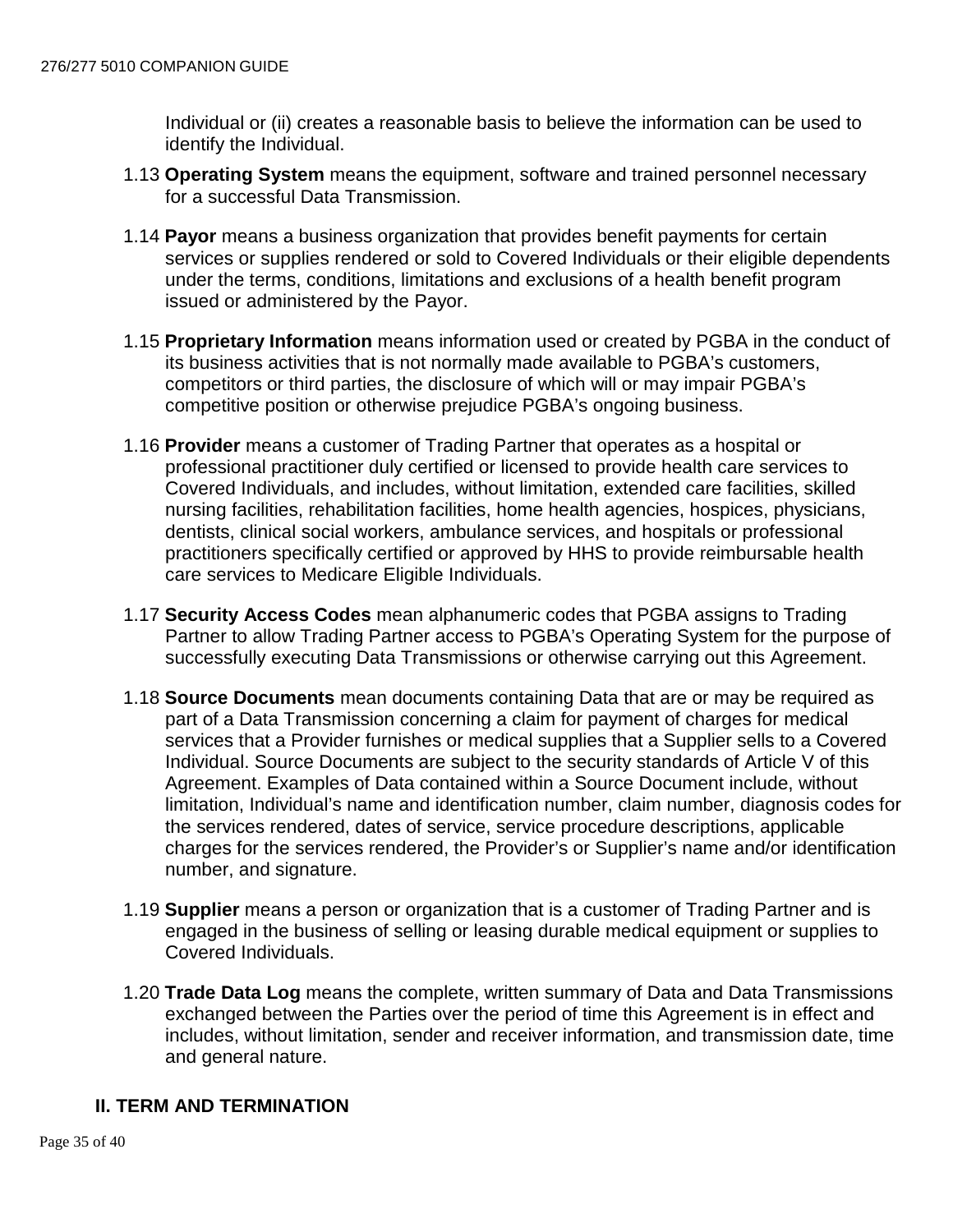- 2.1 **Term of Agreement**. This Agreement will remain in effect for an initial period of three (3) year(s) from the Effective Date, and will automatically renew for successive periods of three (3) year(s) unless terminated pursuant to Section 2.2 or Section 2.3.
- 2.2 **Voluntary Termination**. Either Party may terminate this Agreement upon one hundred twenty (120) day(s) prior written notice to the other Party.
- 2.3 **Termination for Cause**. PGBA will have the unilateral right to terminate this Agreement immediately by providing Trading Partner with written notice of termination in the event of (i) a breach by Trading Partner of any section of Article V or of Article VII of this Agreement; or (ii) Trading Partner, any of its related business entities or any of its officers, directors, managing employees, Providers or Suppliers is charged with a criminal offense relating to one or more government contracts or government subcontracts or to federal health care programs (as defined in Social Security Act § 1128B(f)), listed by a federal agency as debarred, proposed for debarment, or suspended, or otherwise excluded from federal program participation, including exclusion from participation in a federal health care program (as defined in the Social Security Act § 1128B(f)).

#### **III. OBLIGATIONS OF THE PARTIES**

- 3.1 **Mutual Obligations**. The mutual obligations of PGBA and Trading Partner include the following:
	- (a) **Transmission Format**. All standard transactions, as defined by Social Security Act § 1173(a) and the Transaction Rules, conducted between PGBA and Trading Partner, will be conducted electronically and will only use code sets, data elements and formats specified by the Transaction Rules and the then current version of the PGBA Supplemental Implementation Guides. The PGBA Supplemental Implementation Guides and any updates or amendments thereto may be accessed at [http://www.southcarolinablues.com](http://www.southcarolinablues.com/) and are incorporated herein by reference. This section will automatically amend to comply with any final regulation or amendment to a final regulation adopted by HHS concerning the subject matter of this Section upon the effective date of the final regulation or amendment.
	- (b) **Testing**. Prior to the initial Data Transmission, each Party will test and cooperate with the other Party in testing the connectivity and interaction of the Parties' Operating Systems to ensure the accuracy, timeliness, completeness and confidentiality of each Data Transmission.
	- (c) **Data Transmission Accuracy**. The Parties will take reasonable care to ensure that Data Transmissions are timely, complete, accurate and secure. Each Party will take reasonable precautions in accordance with Article V of this Agreement to prevent unauthorized access to the other Party's Operating System, Data Transmissions or the contents of an Envelope transmitted to or from either Party.
	- (d) **Retransmission of Lost or Indecipherable Transmissions**. A Party will retransmit the original transmission within three (3) business day(s) of its discovery that a Data Transmission is a lost or indecipherable Transmission.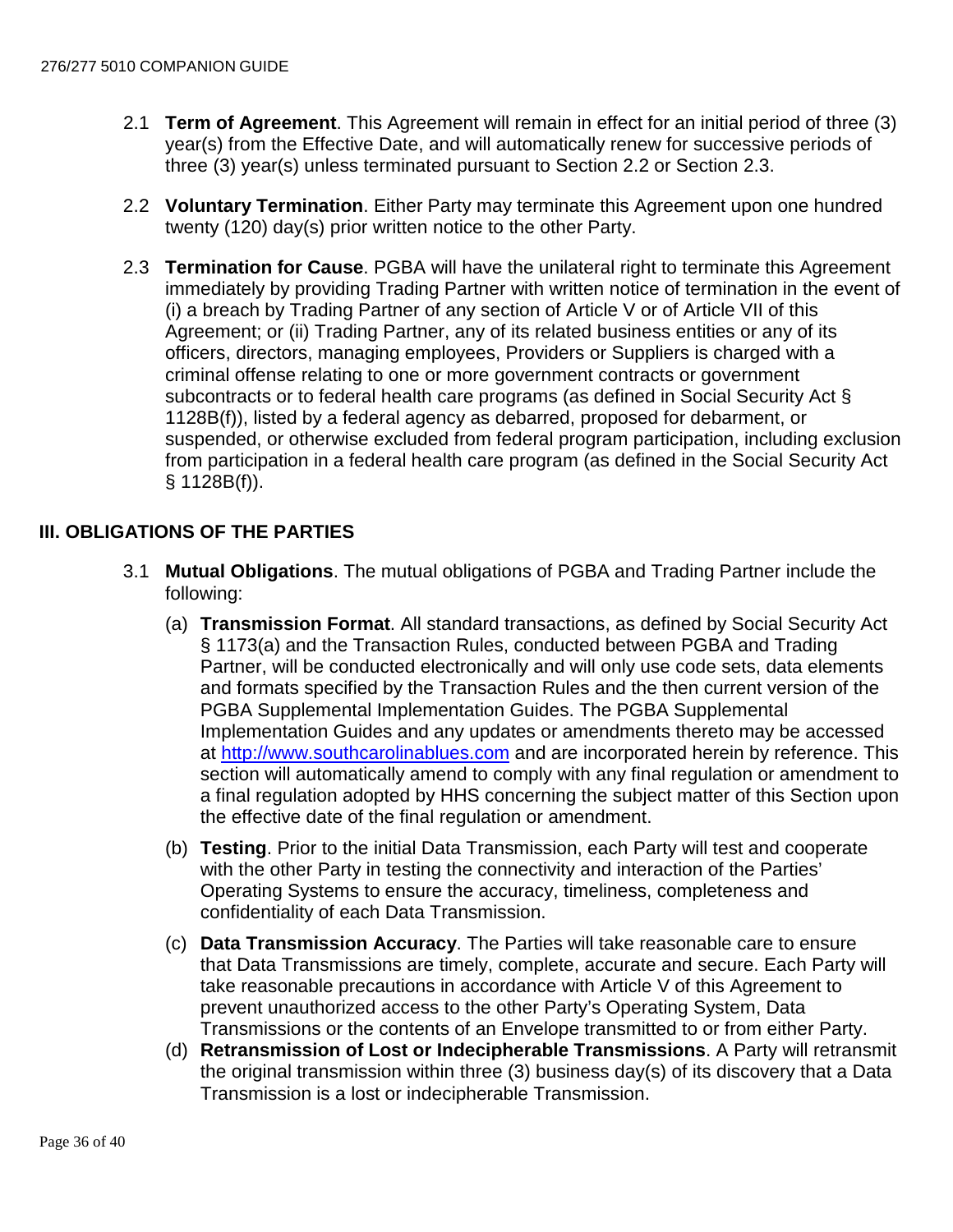- (e) **Equipment Cost**. Each Party will obtain and maintain, at its own expense, its own Operating System necessary for timely, complete, accurate and secure Data Transmission pursuant to this Agreement. Each Party will pay its own costs related to Data Transmission under this Agreement, including, without limitation, charges for the Party's own Operating System equipment, software and services, maintaining an electronic mailbox, connection time, terminals, connections, telephones, modems and applicable minimum use charges. Each Party will be responsible for its own expenses incurred for translating, formatting and sending or receiving communications over the electronic network to any electronic mailbox of the other Party.
- (f) **Backup Files**. Each Party will maintain adequate backup files, electronic tapes or other sufficient means to recreate a Data Transmission for at least six (6) years from the Data Transmission's creation date. Such backup files, tapes or other sufficient means will be subject to the terms of Article V of this Agreement to the same extent as the original Data Transmission.
- (g) **Data and Data Transmission Security**. PGBA and Trading Partner will employ security measures necessary to protect Data and Data Transmissions between them, including authentication, encryption, password use, or other security measures in compliance with Social Security Act § 1173(d) and any HHS implementing regulations or guidelines and as set forth in Article V of this Agreement. Unless PGBA and Trading Partner agree otherwise, the recipient of data or Data Transmission will use at least the same level of protection for any subsequent transmission as was used for the original transmission.
- (h) **Security Access Codes**. The Security Access Codes that PGBA issues to Trading Partner will, when affixed to Data Transmissions, be legally sufficient to verify the identity of the transmitter and to authenticate the Data Transmission, thereby establishing the Data Transmission's validity. Data Transmissions having a Security Access Code affixed to them will be deemed to have been "written" or "signed" by the sender. Computer printouts of the information contained in such correspondence and documents that have been electronically or magnetically recorded and kept in the normal course of the sender's or receiver's business will be considered original business records admissible in any judicial, arbitration, mediation or administrative proceeding to the same extent and under the same conditions as other business records originated and maintained in documentary form.

#### 3.2 **Trading Partner Obligations**. Trading Partner will:

- (a) Not copy, reverse engineer, disclose, publish, distribute, alter or use Data, Data Transmission or Envelope for any purpose other than for which PGBA has specifically authorized Trading Partner under the terms of this Agreement.
- (b) Not obtain access by any means to data, Data Transmission, Envelope, or PGBA's Operating System for any purpose other than as PGBA has specifically granted Trading Partner access under this Agreement. In the event that Trading Partner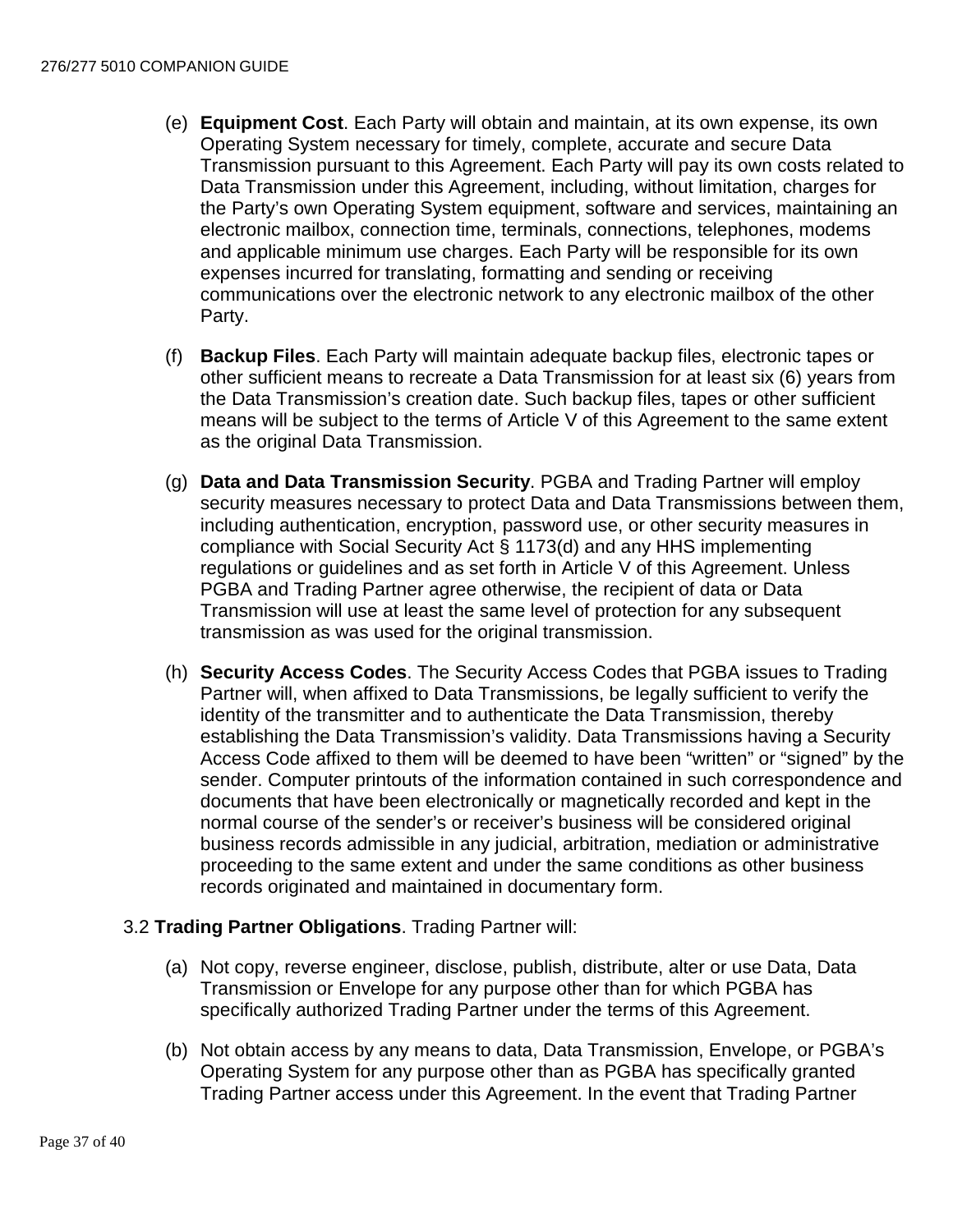receives data or Data Transmissions not intended for Trading Partner, Trading Partner will immediately notify PGBA and make arrangements to retransmit or otherwise return the data or Data Transmission to PGBA. After such retransmission or return, Trading Partner will immediately delete the data and Data Transmission from its Operating System.

- (c) Protect and maintain the confidentiality of Security Access Codes issued to Trading Partner by PGBA, and limit disclosure of Security Access Codes to authorized personnel on a need-to-know basis.
- (d) Provide PGBA in writing all information requested in Exhibit A to this Agreement not later than Trading Partner's execution of this Agreement. While this Agreement is in effect, Trading Partner will notify PGBA in writing within one (1) business day of any material change in the information on Exhibit A to this Agreement.

#### 3.3 **Obligations**. PGBA will:

- (a) Make available to Trading Partner, via electronic means, data and Data Transmissions for which this Agreement grants Trading Partner access or authorization, or as provided by law.
- (b) Provide Trading Partner with at least sixty (60) days prior written notice of any change or addition to the PGBA Supplemental Implementation Guides, code sets, data elements or formats for Data Transmissions set forth in Section 3.1(a) of this Agreement.
- (c) Provide Trading Partner with Security Access Codes that will allow Trading Partner to exchange Data Transmissions with PGBA's Operating System. PGBA reserves the right to change Security Access Codes at any time and in such manner as PGBA, in its sole discretion, deems necessary.

#### **IV. PROVIDERS AND SUPPLIERS**

- 4.1 **Provider and Supplier Obligations**. Trading Partner will ensure that Providers and Suppliers will be bound by the mutual obligations of the Parties set forth in Section 3.1 and Trading Partner's obligations set forth in Section 3.2, even though Providers and Suppliers are not signatories to this Agreement.
- 4.2 **Responsibility for Providers and Suppliers**. Trading Partner is liable to PGBA for any act, failure, or omission of any Provider and/or Supplier with whom Trading Partner contracts or for whom Trading Partner receives, transmits stores or processes data or Data Transmissions or performs related activities, as though the act, failure or omission were that of Trading Partner.
- 4.3 **Notices Regarding Providers**. Trading Partner will notify PGBA at least fourteen (14) days prior to the addition or deletion of any Provider and/or Supplier from the list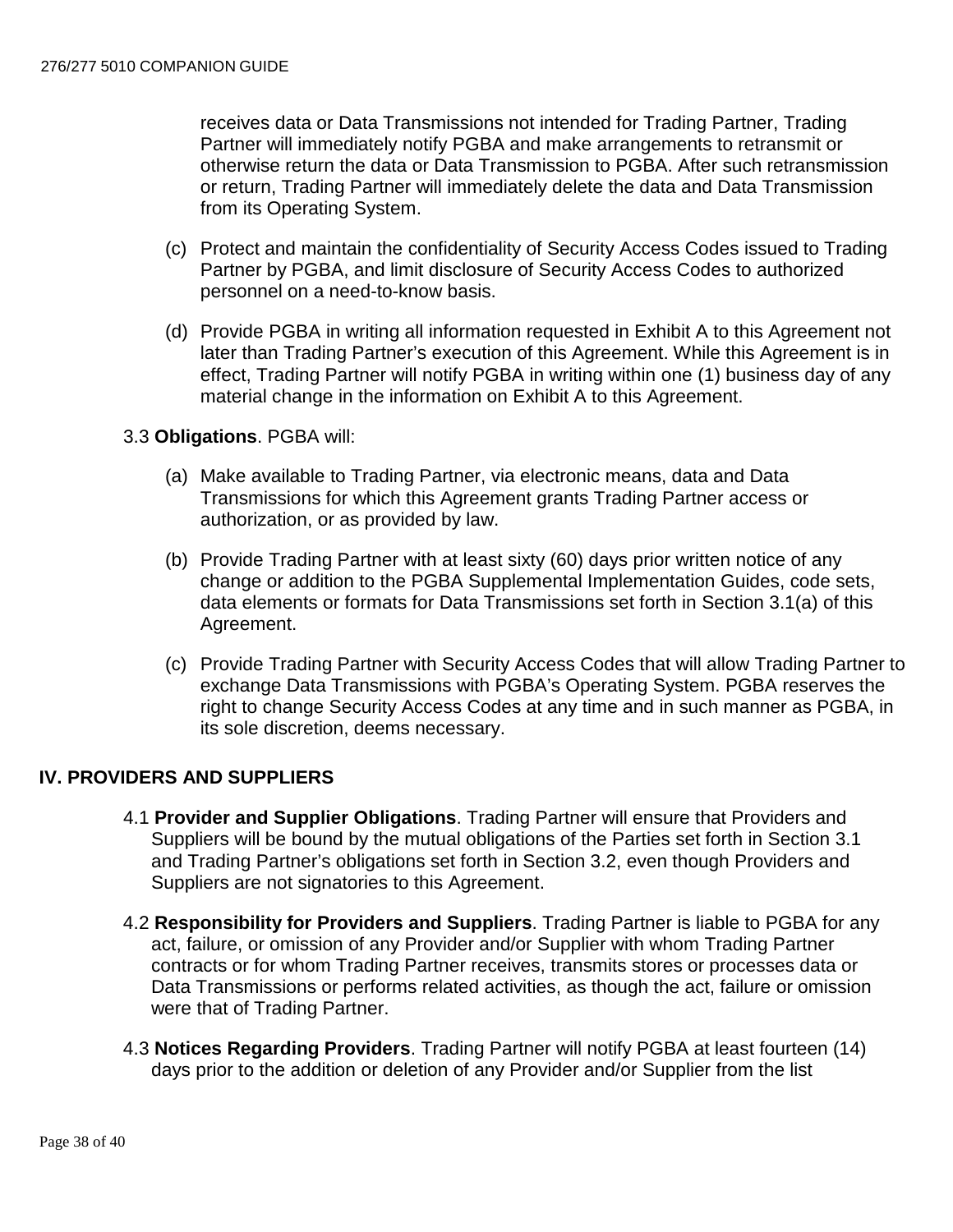contained in Exhibit A of Providers and Suppliers for whom Trading Partner submits data or Data Transmissions to PGBA.